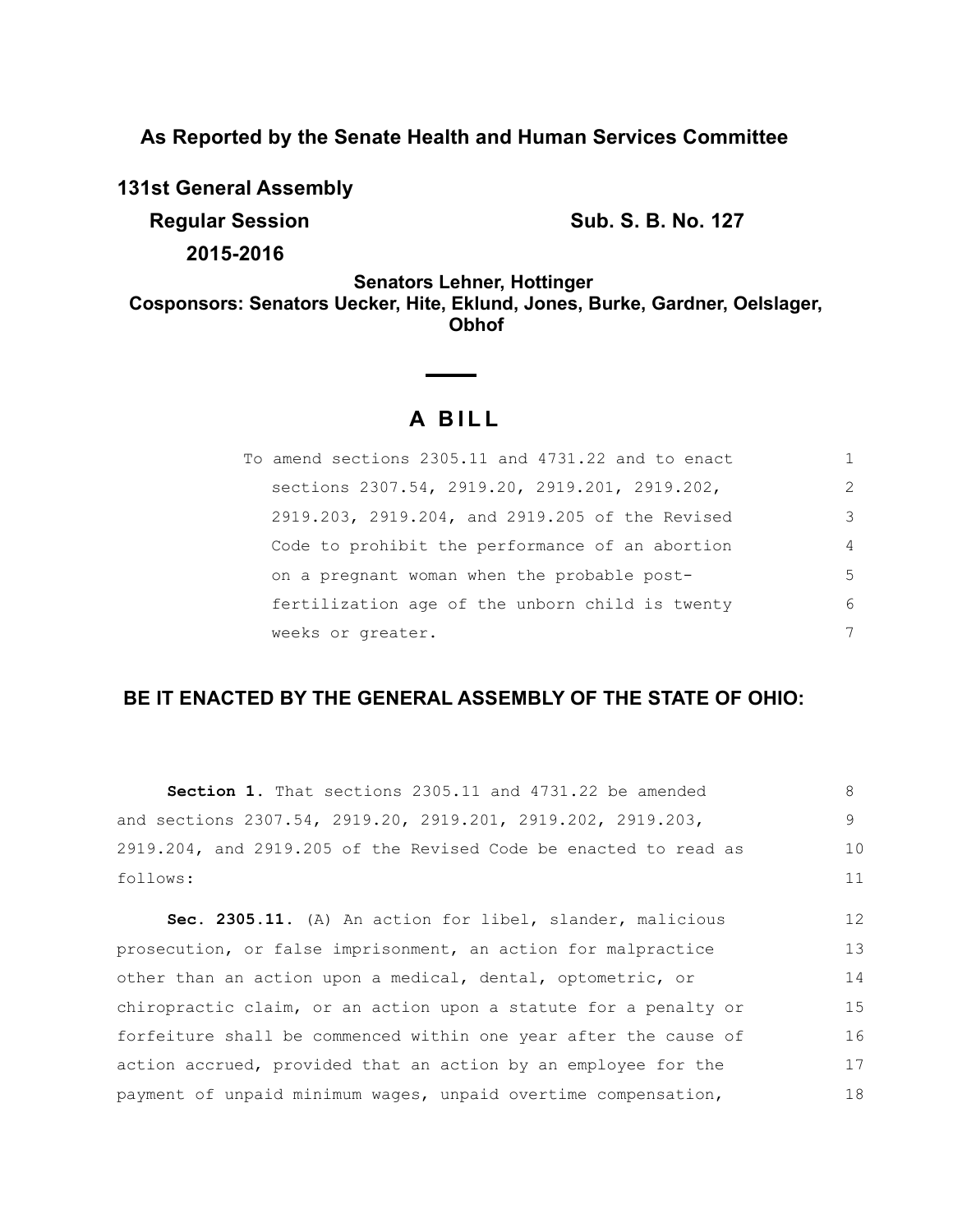### **Sub. S. B. No. 127 Page 2 As Reported by the Senate Health and Human Services Committee**

or liquidated damages by reason of the nonpayment of minimum wages or overtime compensation shall be commenced within two years after the cause of action accrued. 19 20 21

(B) A civil action for unlawful abortion pursuant to section 2919.12 of the Revised Code, a civil action authorized by division (H) of section 2317.56 of the Revised Code,  $a$  civil action pursuant to division  $(B)$   $(1)$  or  $(2)$  of section 2307.51 of the Revised Code for performing a dilation and extraction procedure or attempting to perform a dilation and extraction procedure in violation of section 2919.15 of the Revised Code, and a civil action pursuant to division (B) of section 2307.52 of the Revised Code for terminating or attempting to terminate a human pregnancy after viability in violation of division (A) of section 2919.17 of the Revised Code, and a civil action for terminating or attempting to terminate a human pregnancy of a pain-capable unborn child in violation of division (E) of section 2919.201 of the Revised Code shall be commenced within one year after the performance or inducement of the abortion $<sub>\tau</sub>$  or</sub> within one year after the attempt to perform or induce the abortion in violation of division (A) of section 2919.17 of the Revised Code or division (E) of section 2919.201 of the Revised Code, within one year after the performance of the dilation and extraction procedure, or, in the case of a civil action pursuantto division (B)(2) of section 2307.51 of the Revised Code, within one year after the attempt to perform the dilation and extraction procedure. 22 23 24 25 26 27 28 29 30 31 32 33 34 35 36 37 38 39 40 41 42 43 44

(C) As used in this section, "medical claim," "dental claim," "optometric claim," and "chiropractic claim" have the same meanings as in section 2305.113 of the Revised Code. 45 46 47

**Sec. 2307.54.** (A) As used in this section, "frivolous

48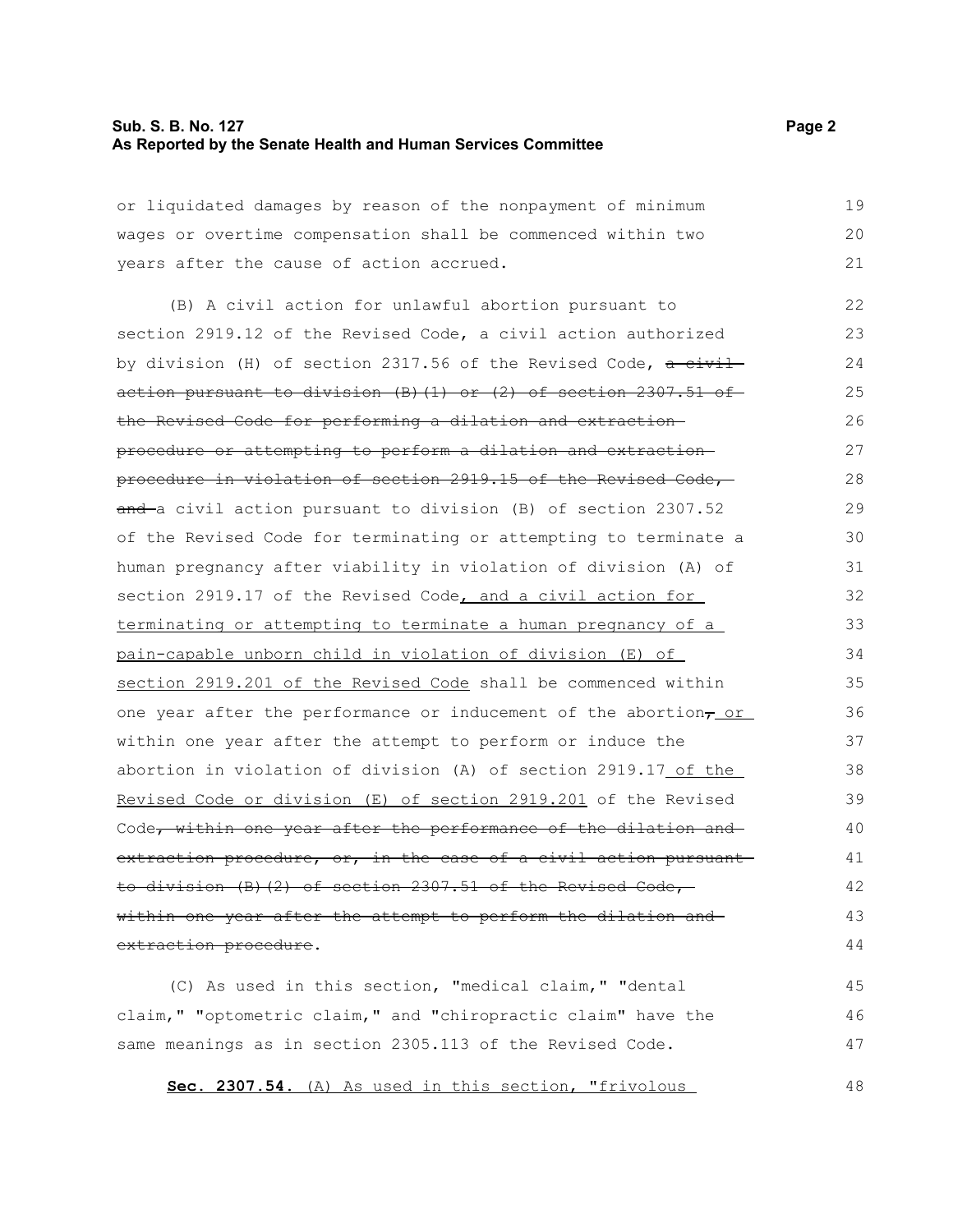| conduct" has the same meaning as in section 2323.51 of the       | 49 |
|------------------------------------------------------------------|----|
| Revised Code.                                                    | 50 |
| (B) A woman upon whom an abortion is purposely performed         | 51 |
| or induced or purposely attempted to be performed or induced, or | 52 |
| the father of the unborn child who was the subject of such an    | 53 |
| abortion, in violation of division (E) of section 2919.201 of    | 54 |
| the Revised Code, has and may commence a civil action for        | 55 |
| compensatory damages, punitive or exemplary damages if           | 56 |
| authorized by section 2315.21 of the Revised Code, and court     | 57 |
| costs and reasonable attorney's fees against the person who      | 58 |
| purposely performed or induced or purposely attempted to perform | 59 |
| or induce the abortion in violation of division (E) of section   | 60 |
| 2919.201 of the Revised Code.                                    | 61 |
| (C) If a judgment is rendered in favor of the defendant in       | 62 |
| <u>a civil action commenced pursuant to division (B) of this</u> | 63 |
| section and the court finds, upon the filing of a motion under   | 64 |
| section 2323.51 of the Revised Code, that the commencement of    | 65 |
| the civil action constitutes frivolous conduct and that the      | 66 |
| defendant was adversely affected by the frivolous conduct, the   | 67 |
| court shall award in accordance with section 2323.51 of the      | 68 |
| Revised Code reasonable attorney's fees to the defendant.        | 69 |
| Sec. 2919.20. As used in sections 2919.20 to 2919.204 of         | 70 |
| the Revised Code:                                                | 71 |
|                                                                  |    |
| (A) "Fertilization" means the fusion of a human                  | 72 |
| spermatozoon with a human ovum.                                  | 73 |
| (B) "Medical emergency" means a condition that in the            | 74 |
| physician's reasonable medical judgment, based upon the facts    | 75 |
| known to the physician at that time, so complicates the woman's  | 76 |
| pregnancy as to necessitate the immediate performance or         | 77 |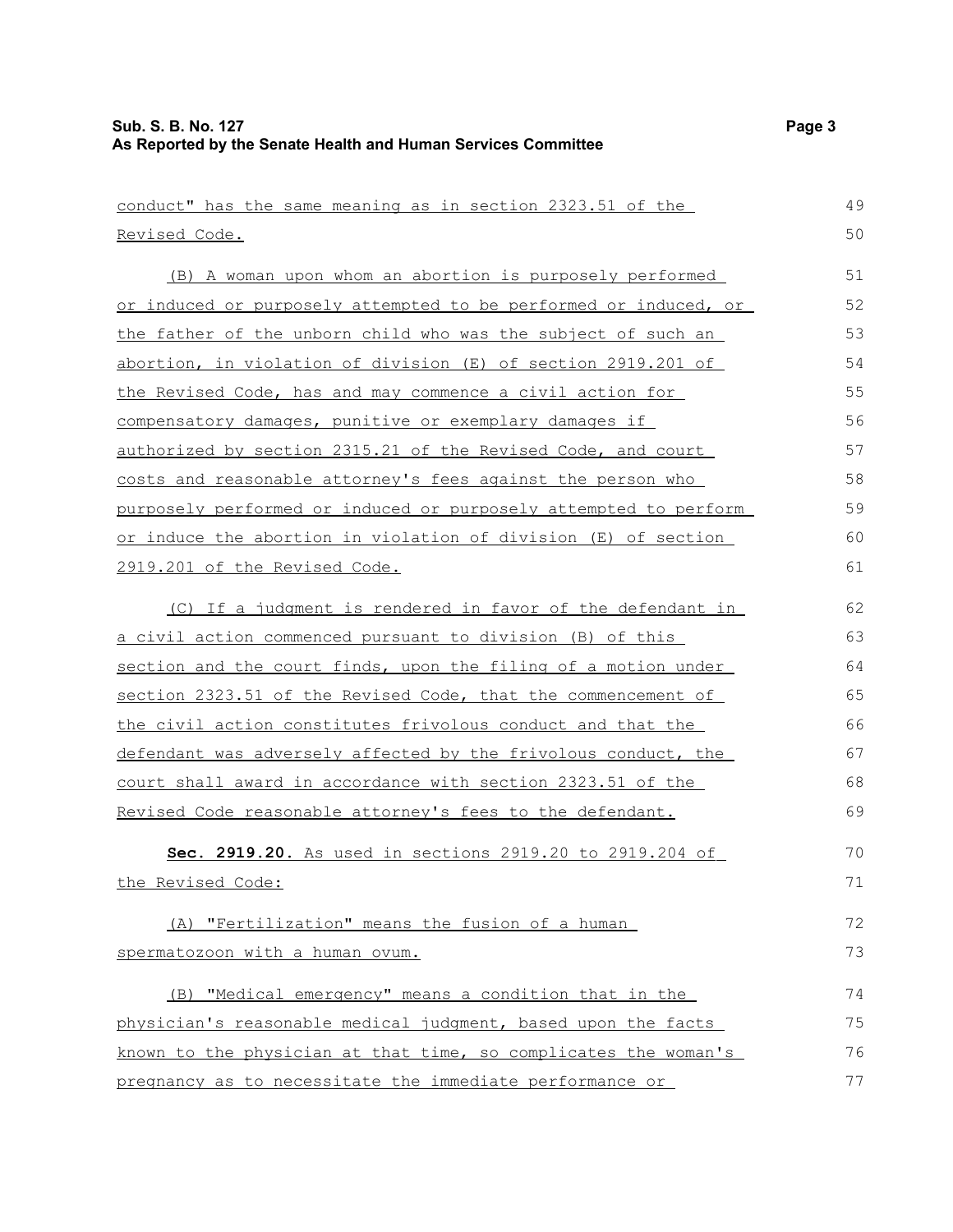# **Sub. S. B. No. 127 Page 4 As Reported by the Senate Health and Human Services Committee**

| inducement of an abortion in order to prevent the death of the   | 78  |
|------------------------------------------------------------------|-----|
| pregnant woman or to avoid a serious risk of the substantial and | 79  |
| irreversible impairment of a major bodily function of the        | 80  |
| pregnant woman that delay in the performance or inducement of    | 81  |
| the abortion would create.                                       | 82  |
| (C) "Pain-capable unborn child" means an unborn child of a       | 83  |
| probable post-fertilization age of twenty weeks or more.         | 84  |
| (D) "Physician" has the same meaning as in section               | 85  |
| 2305.113 of the Revised Code.                                    | 86  |
| (E) "Post-fertilization age" means the age of the unborn         | 87  |
| child as calculated from the fusion of a human spermatozoon with | 88  |
| a human ovum.                                                    | 89  |
| (F) "Probable post-fertilization age" means, in reasonable       | 90  |
| medical judgment and with reasonable probability, the age of the | 91  |
| unborn child, as calculated from fertilization, at the time the  | 92  |
| abortion is performed or induced or attempted to be performed or | 93  |
| induced.                                                         | 94  |
| (G) "Reasonable medical judgment" means a medical judgment       | 95  |
| that would be made by a reasonably prudent physician,            | 96  |
| knowledgeable about the case and the treatment possibilities     | 97  |
| with respect to the medical conditions involved.                 | 98  |
| (H) "Serious risk of the substantial and irreversible            | 99  |
| impairment of a major bodily function" means any medically       | 100 |
| diagnosed condition that so complicates the pregnancy of the     | 101 |
| woman as to directly or indirectly cause the substantial and     | 102 |
| irreversible impairment of a major bodily function. A medically  | 103 |
| diagnosed condition that constitutes a "serious risk of the      | 104 |
| substantial and irreversible impairment of a major bodily        | 105 |
| function" includes pre-eclampsia, inevitable abortion, and       | 106 |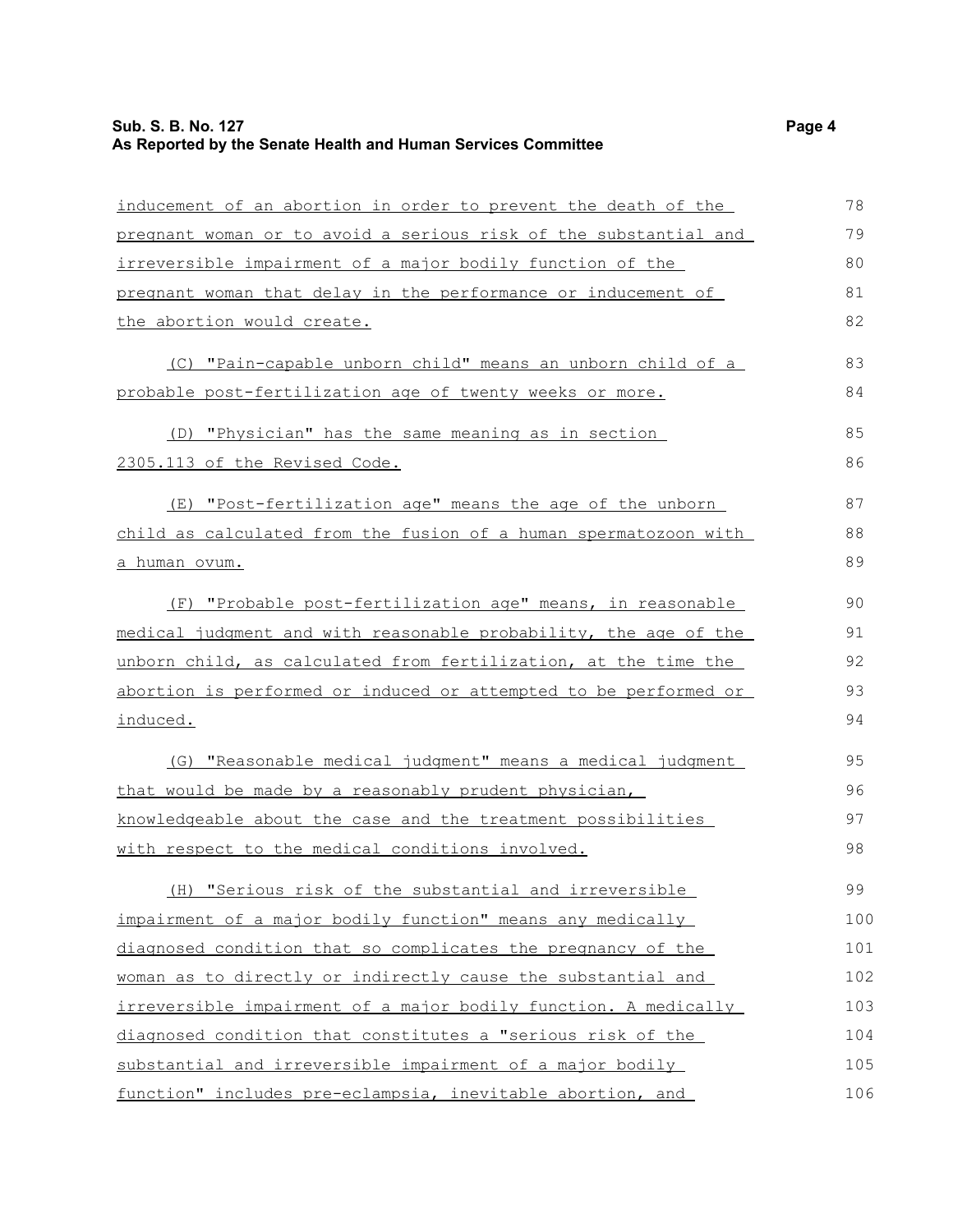# **Sub. S. B. No. 127 Page 5 As Reported by the Senate Health and Human Services Committee**

| premature rupture of the membranes, may include, but is not      | 107 |
|------------------------------------------------------------------|-----|
| limited to, diabetes and multiple sclerosis, and does not        | 108 |
| include a condition related to the woman's mental health.        | 109 |
| (I) "Unborn child" means an individual organism of the           | 110 |
| species homo sapiens from fertilization until live birth.        | 111 |
| Sec. 2919.201. (A) No person shall purposely perform or          | 112 |
| induce or purposely attempt to perform or induce an abortion on  | 113 |
| a pregnant woman when the probable post-fertilization age of the | 114 |
| unborn child is twenty weeks or greater.                         | 115 |
| (B) (1) It is an affirmative defense to a charge under           | 116 |
| division (A) of this section that the abortion was purposely     | 117 |
| performed or induced or purposely attempted to be performed or   | 118 |
| induced by a physician and that the physician determined, in the | 119 |
| physician's reasonable medical judgment, based on the facts      | 120 |
| known to the physician at that time, that either of the          | 121 |
| following applied:                                               | 122 |
| (a) The probable post-fertilization age of the unborn            | 123 |
| child was less than twenty weeks.                                | 124 |
| (b) The abortion was necessary to prevent the death of the       | 125 |
| pregnant woman or a serious risk of the substantial and          | 126 |
| irreversible impairment of a major bodily function of the        | 127 |
| pregnant woman.                                                  | 128 |
| (2) No abortion shall be considered necessary under              | 129 |
| division (B) (1) (b) of this section on the basis of a claim or  | 130 |
| diagnosis that the pregnant woman will engage in conduct that    | 131 |
| would result in the pregnant woman's death or a substantial and  | 132 |
| irreversible impairment of a major bodily function of the        | 133 |
| pregnant woman or based on any reason related to the woman's     | 134 |
| mental health.                                                   | 135 |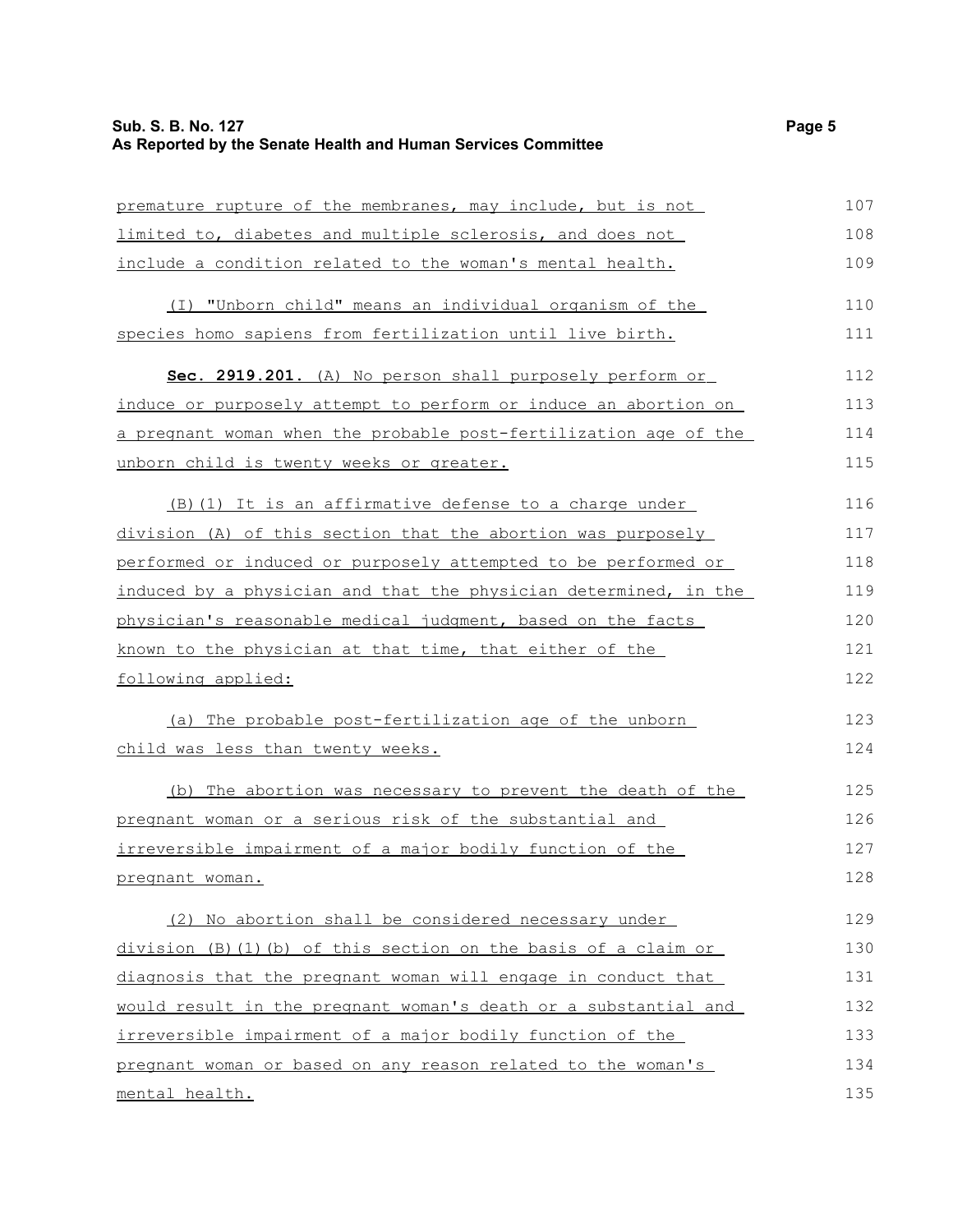# **Sub. S. B. No. 127 Page 6 As Reported by the Senate Health and Human Services Committee**

(C) Except when a medical emergency exists that prevents compliance with section 2919.203 of the Revised Code, the affirmative defense set forth in division (B)(1)(a) of this section does not apply unless the physician who purposely performs or induces or purposely attempts to perform or induce the abortion makes a determination of the probable postfertilization age of the unborn child as required by division (A) of section 2919.203 of the Revised Code or relied upon such a determination made by another physician and certifies in writing, based on the results of the tests performed, that in the physician's reasonable medical judgment the unborn child's probable post-fertilization age is less than twenty weeks. (D) Except when a medical emergency exists that prevents compliance with one or more of the following conditions, the affirmative defense set forth in division (B)(1)(b) of this section does not apply unless the physician who purposely performs or induces or purposely attempts to perform or induce the abortion complies with all of the following conditions: (1) The physician who purposely performs or induces or purposely attempts to perform or induce the abortion certifies in writing that, in the physician's reasonable medical judgment, 136 137 138 139 140 141 142 143 144 145 146 147 148 149 150 151 152 153 154 155 156

based on the facts known to the physician at that time, the abortion is necessary to prevent the death of the pregnant woman or a serious risk of the substantial and irreversible impairment of a major bodily function of the pregnant woman. 157 158 159 160

(2) A different physician not professionally related to the physician described in division (D)(1) of this section certifies in writing that, in that different physician's reasonable medical judgment, based on the facts known to that different physician at that time, the abortion is necessary to 161 162 163 164 165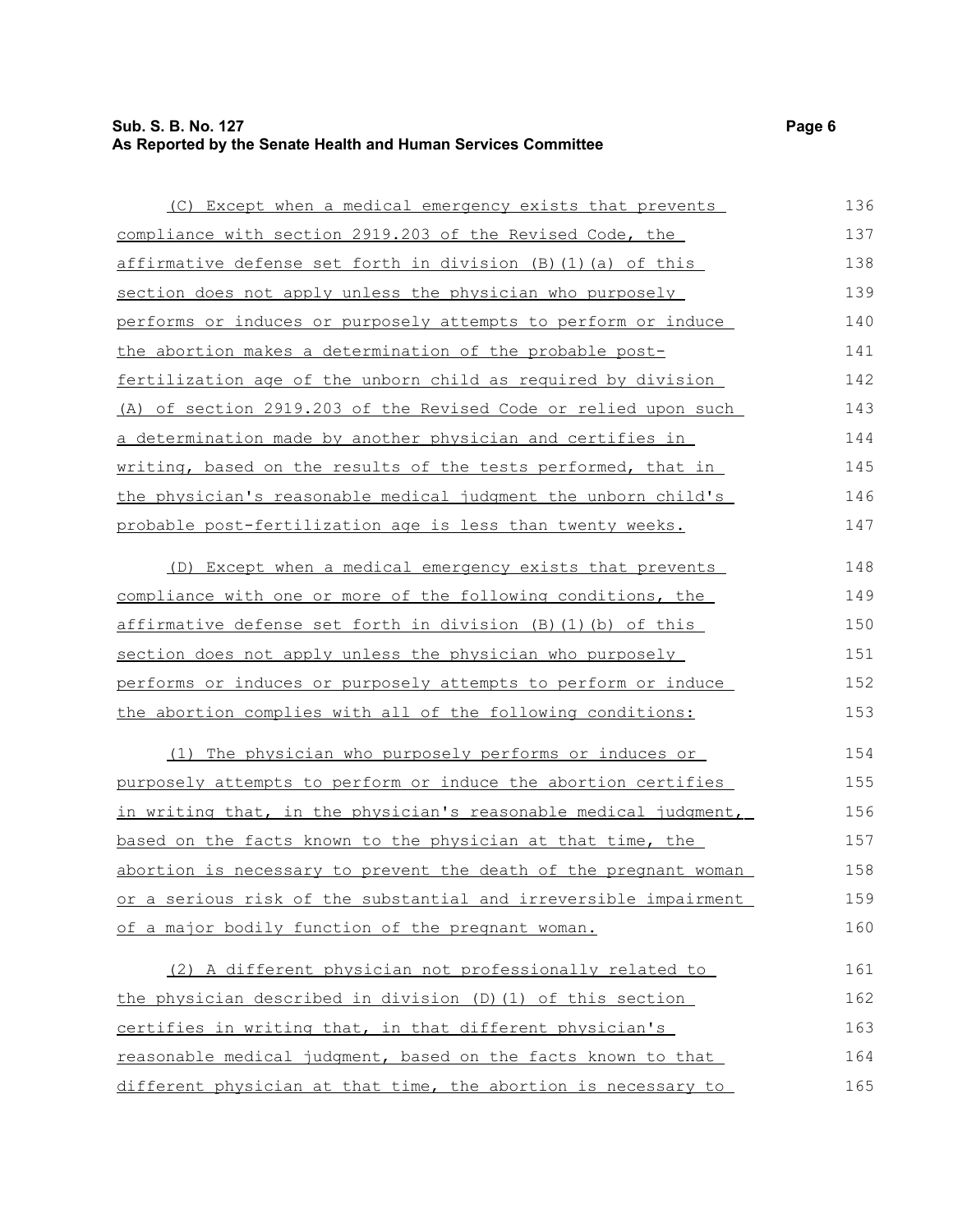| prevent the death of the pregnant woman or a serious risk of the | 166 |
|------------------------------------------------------------------|-----|
| substantial and irreversible impairment of a major bodily        | 167 |
| function of the pregnant woman.                                  | 168 |
| (3) The physician purposely performs or induces or               | 169 |
| purposely attempts to perform or induce the abortion in a        | 170 |
| hospital or other health care facility that has appropriate      | 171 |
| neonatal services for premature infants.                         | 172 |
| (4) The physician who purposely performs or induces or           | 173 |
| purposely attempts to perform or induce the abortion terminates  | 174 |
| or attempts to terminate the pregnancy in the manner that        | 175 |
| provides the best opportunity for the unborn child to survive,   | 176 |
| unless that physician determines, in the physician's reasonable  | 177 |
| medical judgment, based on the facts known to the physician at   | 178 |
| that time, that the termination of the pregnancy in that manner  | 179 |
| poses a greater risk of the death of the pregnant woman or a     | 180 |
| greater risk of the substantial and irreversible impairment of a | 181 |
| major bodily function of the pregnant woman than would other     | 182 |
| available methods of abortion.                                   | 183 |
| (5) The physician certifies in writing the available             | 184 |
| method or techniques considered and the reasons for choosing the | 185 |
| method or technique employed.                                    | 186 |
| (6) The physician who purposely performs or induces or           | 187 |
| purposely attempts to perform or induce the abortion has         | 188 |
| arranged for the attendance in the same room in which the        | 189 |
| abortion is to be performed or induced or attempted to be        | 190 |
| performed or induced at least one other physician who is to take | 191 |
| control of, provide immediate medical care for, and take all     | 192 |
| reasonable steps necessary to preserve the life and health of    | 193 |
| the unborn child immediately upon the child's complete expulsion | 194 |
| or extraction from the pregnant woman.                           | 195 |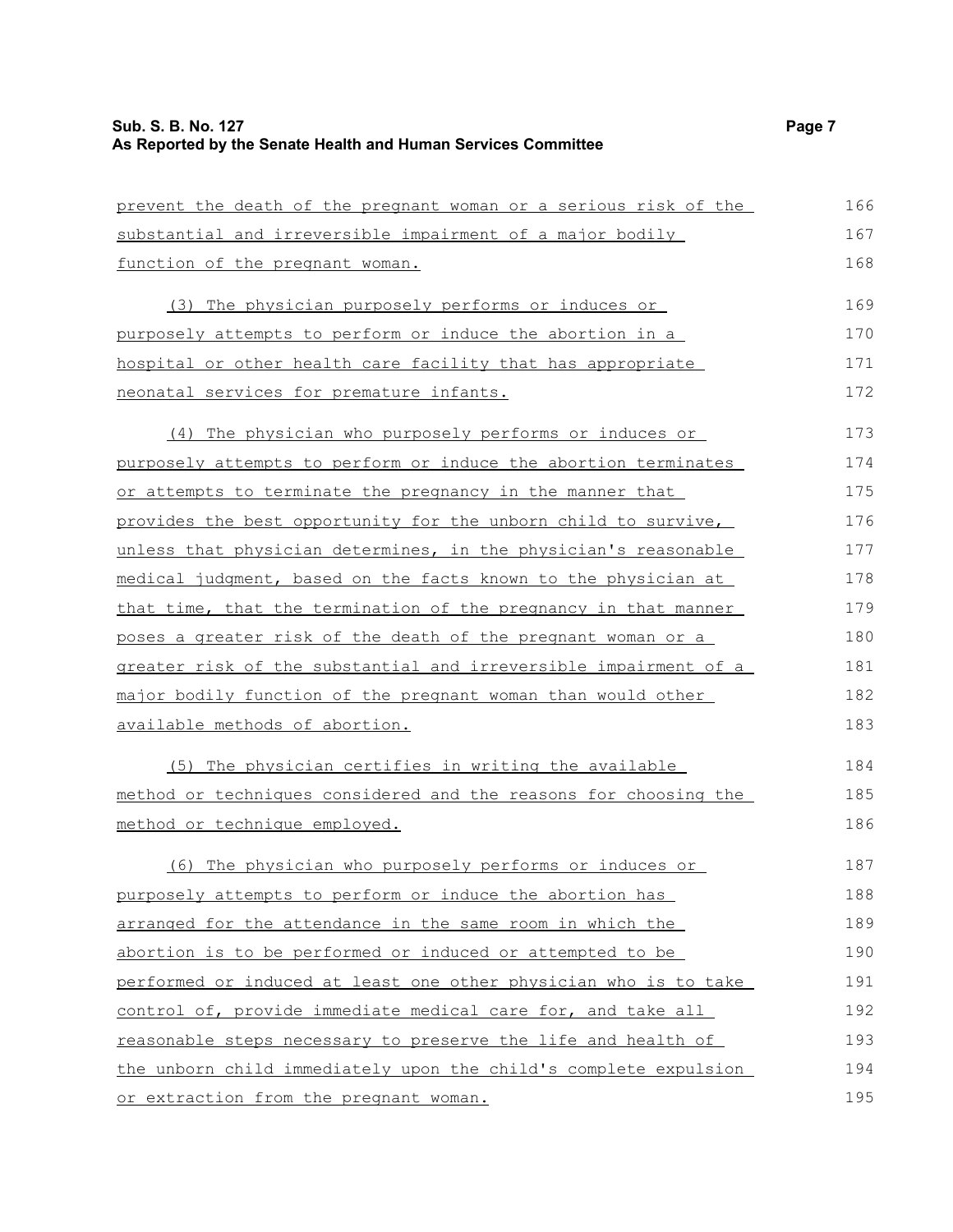(E) Whoever purposely performs or induces or purposely attempts to perform or induce an abortion in violation of, or without complying with, the requirements of this section is guilty of terminating or attempting to terminate a human pregnancy of a pain- capable unborn child, a felony of the fourth degree. (F) The state medical board shall revoke a physician's license to practice medicine in this state if the physician violates or fails to comply with this section. (G) Any physician who purposely performs or induces an abortion or purposely attempts to perform or induce an abortion with actual knowledge that neither of the affirmative defenses set forth in division (B)(1) of this section applies, or with a heedless indifference as to whether either an affirmative defense applies, is liable in a civil action for compensatory and exemplary damages and reasonable attorney's fees to any person, or the representative of the estate of any person, who sustains injury, death, or loss to person or property as the result of the performance or inducement or the attempted performance or inducement of the abortion. In any action under this division, the court also may award any injunctive or other equitable relief that the court considers appropriate. (H) A pregnant woman on whom an abortion is purposely performed or induced or purposely attempted to be performed or induced in violation of division (A) of this section is not guilty of violating division (A) of this section or of attempting to commit, conspiring to commit, or complicity in 196 197 198 199 200 201 202 203 204 205 206 207 208 209 210 211 212 213 214 215 216 217 218 219 220 221 222

 **Sec. 2919.202.** (A) A physician who performs or induces or attempts to perform or induce an abortion on a pregnant woman 224 225

committing a violation of division (A) of this section.

223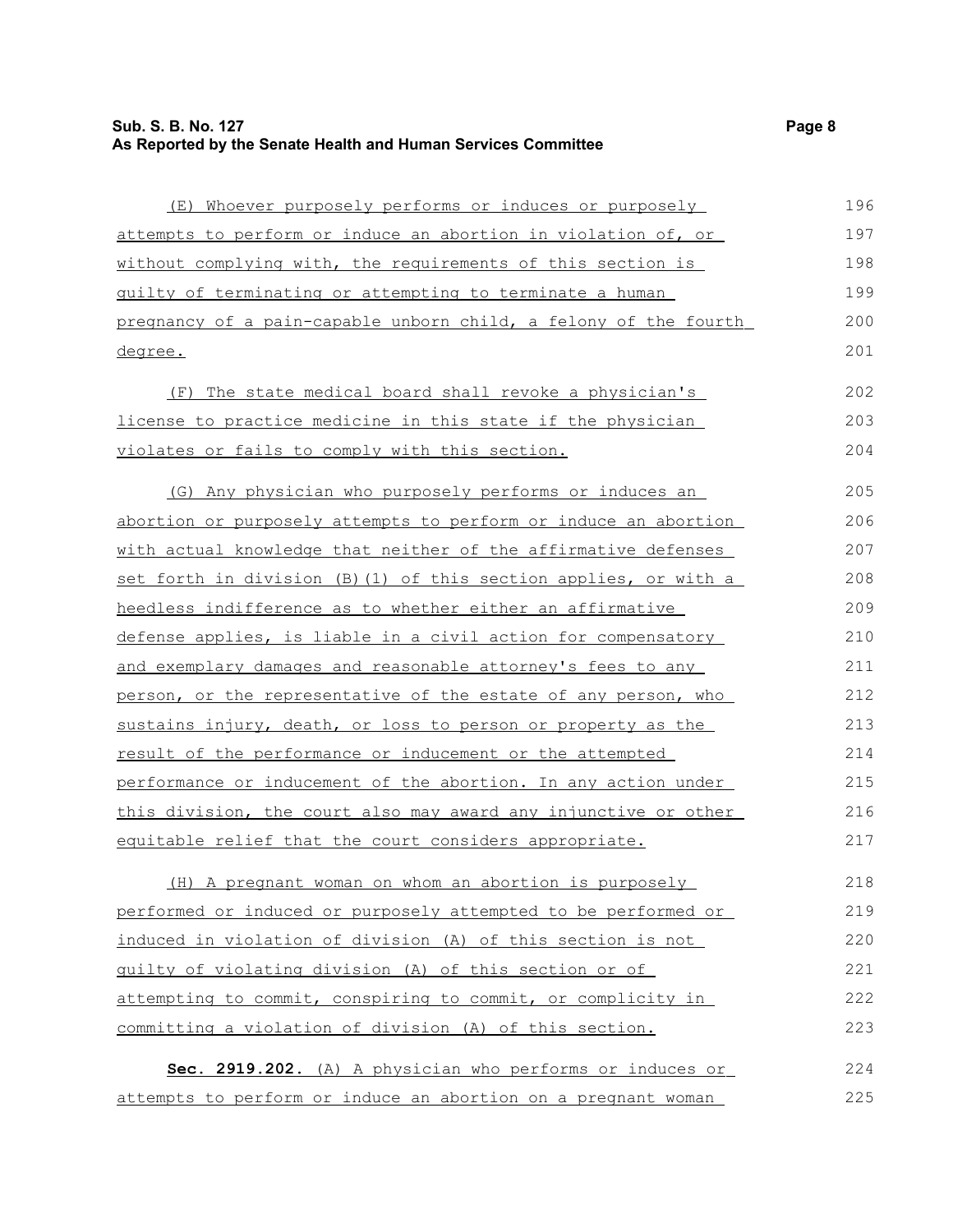| shall submit a report to the department of health in accordance  | 226 |
|------------------------------------------------------------------|-----|
| with the forms, rules, and regulations adopted by the department | 227 |
| that includes all of the information the physician is required   | 228 |
| to certify in writing or determine under sections 2919.201 and   | 229 |
| 2919.203 of the Revised Code.                                    | 230 |
| (B) By the thirtieth day of September of each year, the          | 231 |
| department of health shall issue a public report that provides   | 232 |
| statistics for the previous calendar year compiled from all of   | 233 |
| the reports covering that calendar year submitted to the         | 234 |
| department in accordance with this section for each of the items | 235 |
| listed in division (A) of this section. The report shall also    | 236 |
| provide the statistics for each previous calendar year in which  | 237 |
| a report was filed with the department pursuant to this section, | 238 |
| adjusted to reflect any additional information that a physician  | 239 |
| provides to the department in a late or corrected report. The    | 240 |
| department shall ensure that none of the information included in | 241 |
| the report could reasonably lead to the identification of any    | 242 |
| pregnant woman upon whom an abortion is performed.               | 243 |
| (C)(1) The physician shall submit the report described in        | 244 |
| division (A) of this section to the department of health within  | 245 |
| fifteen days after the woman is discharged. If the physician     | 246 |
| fails to submit the report more than thirty days after that      | 247 |
| fifteen-day deadline, the physician shall be subject to a late   | 248 |
| fee of five hundred dollars for each additional thirty-day       | 249 |
| period or portion of a thirty-day period the report is overdue.  | 250 |
| A physician who is required to submit to the department of       | 251 |

health a report under division (A) of this section and who has

deadline may, in an action brought by the department of health,

not submitted a report or has submitted an incomplete report more than one year following the last day of the fifteen-day

be directed by a court of competent jurisdiction to submit a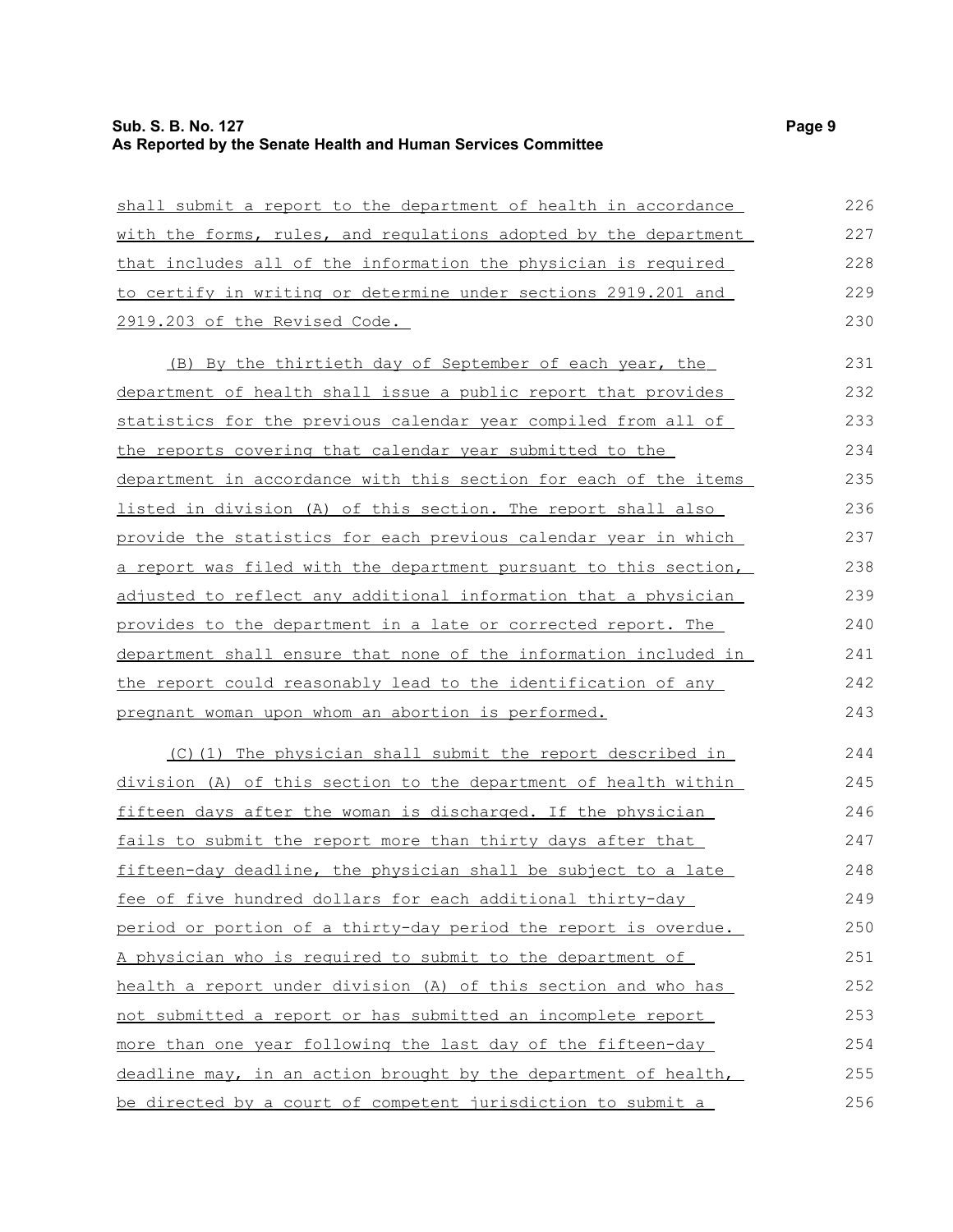| complete report to the department of health within a period of         | 257 |
|------------------------------------------------------------------------|-----|
| time stated in a court order or be subject to contempt of court.       | 258 |
| (2) If a physician fails to comply with the requirements               | 259 |
| of this section, other than filing a late report with the              | 260 |
| department of health, or fails to submit a complete report to          | 261 |
| the department of health in accordance with a court order, the         | 262 |
| physician is subject to division (B) (44) of section 4731.22 of        | 263 |
| the Revised Code.                                                      | 264 |
| (3) No person shall purposely falsify any report required              | 265 |
| under this section. Whoever purposely violates this division is        | 266 |
| guilty of pain-capable unborn child abortion report                    | 267 |
| falsification, a misdemeanor of the first degree.                      | 268 |
| (D) Within ninety days of the effective date of this                   | 269 |
| section, the department of health shall adopt rules pursuant to        | 270 |
| section 111.15 of the Revised Code to assist in compliance with        | 271 |
| this section.                                                          | 272 |
| Sec. 2919.203. (A) Except in a medical emergency that                  | 273 |
| prevents compliance with this division, no physician shall             | 274 |
| purposely perform or induce or purposely attempt to perform or         | 275 |
| induce an abortion on a pregnant woman after the unborn child          | 276 |
| reaches the probable post-fertilization age of twenty weeks            | 277 |
| unless, prior to the performance or inducement of the abortion         | 278 |
| <u>or the attempt to perform or induce the abortion, the physician</u> | 279 |
| determines, in the physician's reasonable medical judgment, the        | 280 |
| unborn child's probable post-fertilization age. The physician          | 281 |
| shall make that determination after making inquiries of the            | 282 |
| pregnant woman and performing any medical examinations or tests        | 283 |
| of the pregnant woman the physician considers necessary as a           | 284 |
| reasonably prudent physician, knowledgeable about the case and         | 285 |
| medical conditions involved, would consider necessary to               | 286 |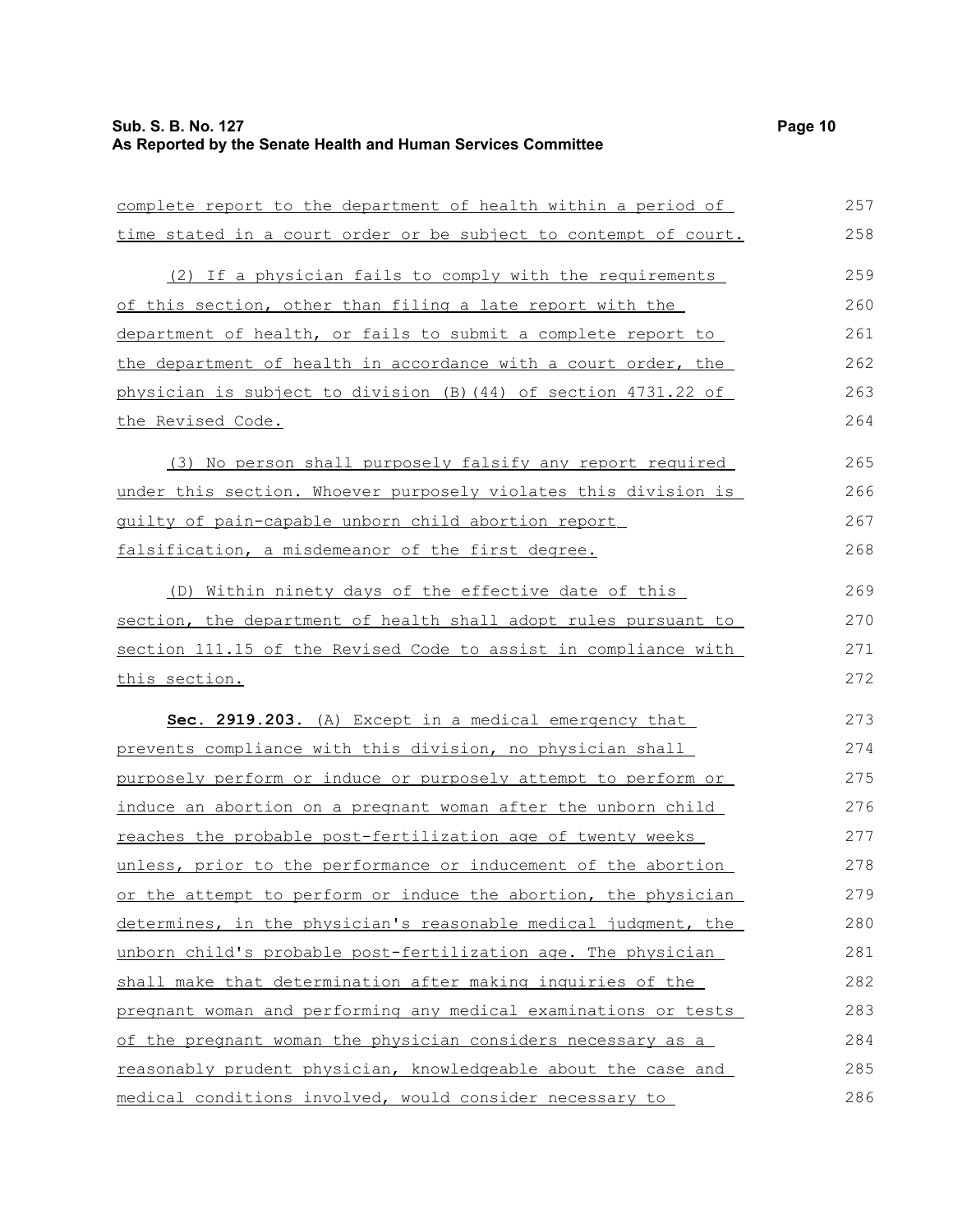| determine the unborn child's probable post-fertilization age.     | 287 |
|-------------------------------------------------------------------|-----|
| (B) Except in a medical emergency that prevents compliance        | 288 |
| with this division, no physician shall purposely perform or       | 289 |
| induce or purposely attempt to perform or induce an abortion on   | 290 |
| a pregnant woman after the unborn child reaches the probable      | 291 |
| post-fertilization age of twenty weeks without first entering     | 292 |
| the determination made in division (A) of this section and the    | 293 |
| associated findings of the medical examination and tests in the   | 294 |
| medical record of the pregnant woman.                             | 295 |
| (C) Whoever violates division (A) of this section is              | 296 |
| guilty of failure to perform probable post-fertilization age      | 297 |
| testing, a misdemeanor of the fourth degree.                      | 298 |
| (D) The state medical board shall suspend a physician's           | 299 |
| license to practice medicine in this state for a period of not    | 300 |
| less than six months if the physician violates this section.      | 301 |
| Sec. 2919.204. There is hereby created in the state               | 302 |
| treasury the Ohio pain-capable unborn child protection act        | 303 |
| litigation fund to be used by the attorney general to pay for     | 304 |
| <u>any costs and expenses incurred by the attorney general in</u> | 305 |
| relation to actions surrounding defense of the provisions         | 306 |
| of B. of the 131st general assembly. The fund shall consist       | 307 |
| of appropriations made to it and any donations, gifts, or grants  | 308 |
| made to the fund. Any interest earned on the fund shall be        | 309 |
| credited to the fund.                                             | 310 |
| Sec. 2919.205. Sections 2307.54 and 2919.20 to 2919.205           | 311 |
| and the provisions of section 2305.11 of the Revised Code as      | 312 |
| amended or enacted by this bill shall not be construed to         | 313 |
| repeal, by implication or otherwise, any law regulating or        | 314 |
| restricting abortion. An abortion that complies with the          | 315 |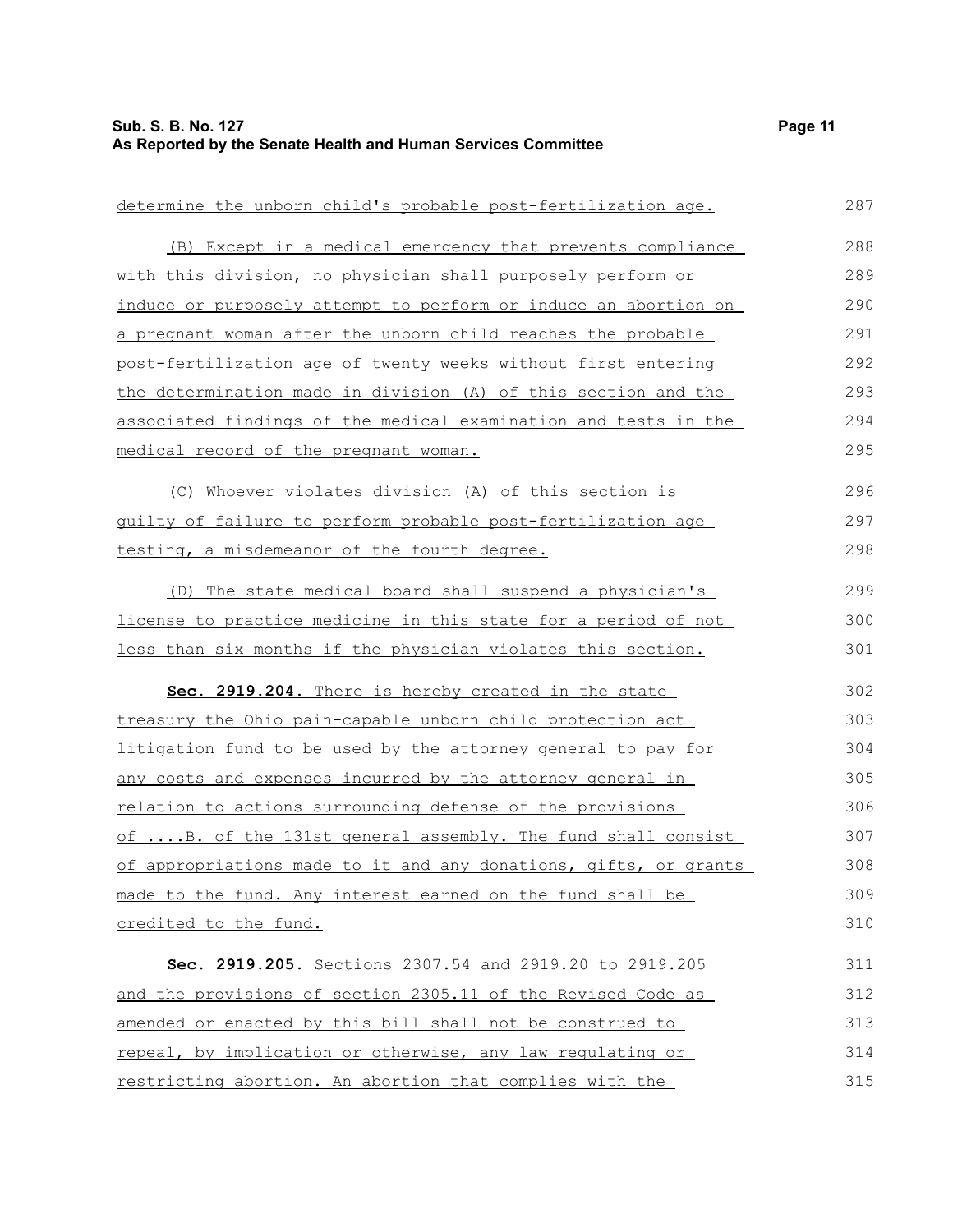# **Sub. S. B. No. 127 Page 12 As Reported by the Senate Health and Human Services Committee**

344

| provisions of those sections as amended or enacted by this bill  | 316 |
|------------------------------------------------------------------|-----|
| <u>but violates the provisions of any otherwise applicable</u>   | 317 |
| provision of state law shall be deemed unlawful as provided in   | 318 |
| such provision. An abortion that complies with the provisions of | 319 |
| state law regulating or restricting abortion but violates the    | 320 |
| provisions of those sections as amended or enacted by this bill  | 321 |
| shall be deemed unlawful as provided in those sections. If some  | 322 |
| or all of the provisions of sections 2307.54 and 2919.20 to      | 323 |
| 2919.205 and the provisions of section 2305.11 of the Revised    | 324 |
| Code as amended or enacted by this bill are ever temporarily or  | 325 |
| permanently restrained or enjoined by judicial order, all other  | 326 |
| provisions of state law regulating or restricting abortion shall | 327 |
| be enforced as though such restrained or enjoined provisions had | 328 |
| not been adopted; provided, however, that whenever such          | 329 |
| temporary or permanent restraining order of injunction is stayed | 330 |
| or dissolved, or otherwise ceases to have effect, such           | 331 |
| provisions shall have full force and effect.                     | 332 |
| Sec. 4731.22. (A) The state medical board, by an                 | 333 |
| affirmative vote of not fewer than six of its members, may       | 334 |
| limit, revoke, or suspend an individual's certificate to         | 335 |
| practice, refuse to grant a certificate to an individual, refuse | 336 |
| to register an individual, refuse to reinstate a certificate, or | 337 |
| reprimand or place on probation the holder of a certificate if   | 338 |
| the individual or certificate holder is found by the board to    | 339 |
| have committed fraud during the administration of the            | 340 |
| examination for a certificate to practice or to have committed   | 341 |
| fraud, misrepresentation, or deception in applying for or        | 342 |
| securing any certificate to practice or certificate of           | 343 |

registration issued by the board.

(B) The board, by an affirmative vote of not fewer than six members, shall, to the extent permitted by law, limit, 345 346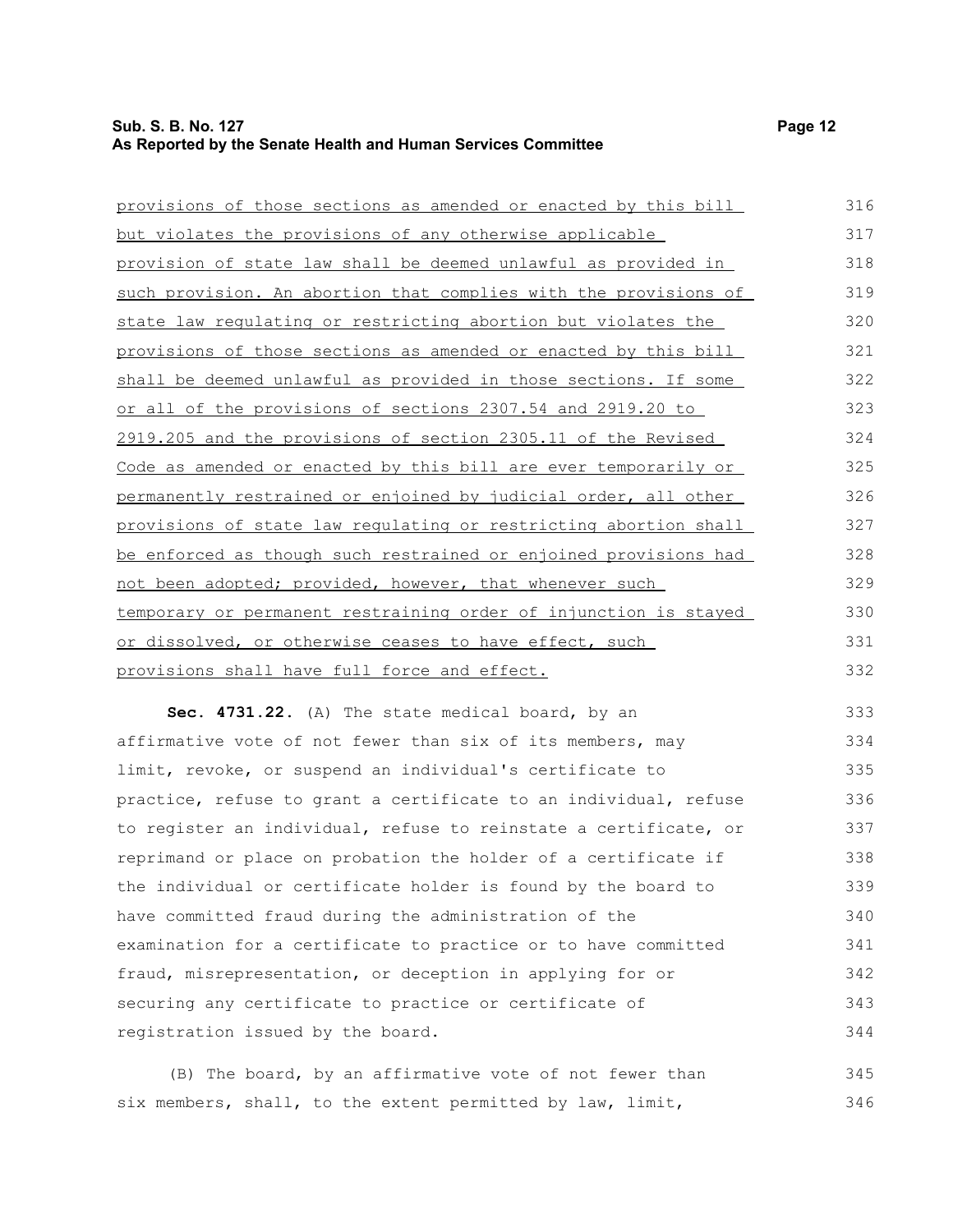# **Sub. S. B. No. 127 Page 13 As Reported by the Senate Health and Human Services Committee**

| revoke, or suspend an individual's certificate to practice,      | 347 |
|------------------------------------------------------------------|-----|
| refuse to register an individual, refuse to reinstate a          | 348 |
| certificate, or reprimand or place on probation the holder of a  | 349 |
| certificate for one or more of the following reasons:            | 350 |
| (1) Permitting one's name or one's certificate to practice       | 351 |
| or certificate of registration to be used by a person, group, or | 352 |
| corporation when the individual concerned is not actually        | 353 |
| directing the treatment given;                                   | 354 |
| (2) Failure to maintain minimal standards applicable to          | 355 |
| the selection or administration of drugs, or failure to employ   | 356 |
| acceptable scientific methods in the selection of drugs or other | 357 |
| modalities for treatment of disease;                             | 358 |
| (3) Selling, giving away, personally furnishing,                 | 359 |
| prescribing, or administering drugs for other than legal and     | 360 |
| legitimate therapeutic purposes or a plea of guilty to, a        | 361 |
| judicial finding of guilt of, or a judicial finding of           | 362 |
| eligibility for intervention in lieu of conviction of, a         | 363 |
| violation of any federal or state law regulating the possession, | 364 |
| distribution, or use of any drug;                                | 365 |
| (4) Willfully betraying a professional confidence.               | 366 |
| For purposes of this division, "willfully betraying a            | 367 |
| professional confidence" does not include providing any          | 368 |
| information, documents, or reports to a child fatality review    | 369 |
| board under sections 307.621 to 307.629 of the Revised Code and  | 370 |
| does not include the making of a report of an employee's use of  | 371 |
| a drug of abuse, or a report of a condition of an employee other | 372 |
| than one involving the use of a drug of abuse, to the employer   | 373 |
| of the employee as described in division (B) of section 2305.33  | 374 |
| of the Revised Code. Nothing in this division affects the        | 375 |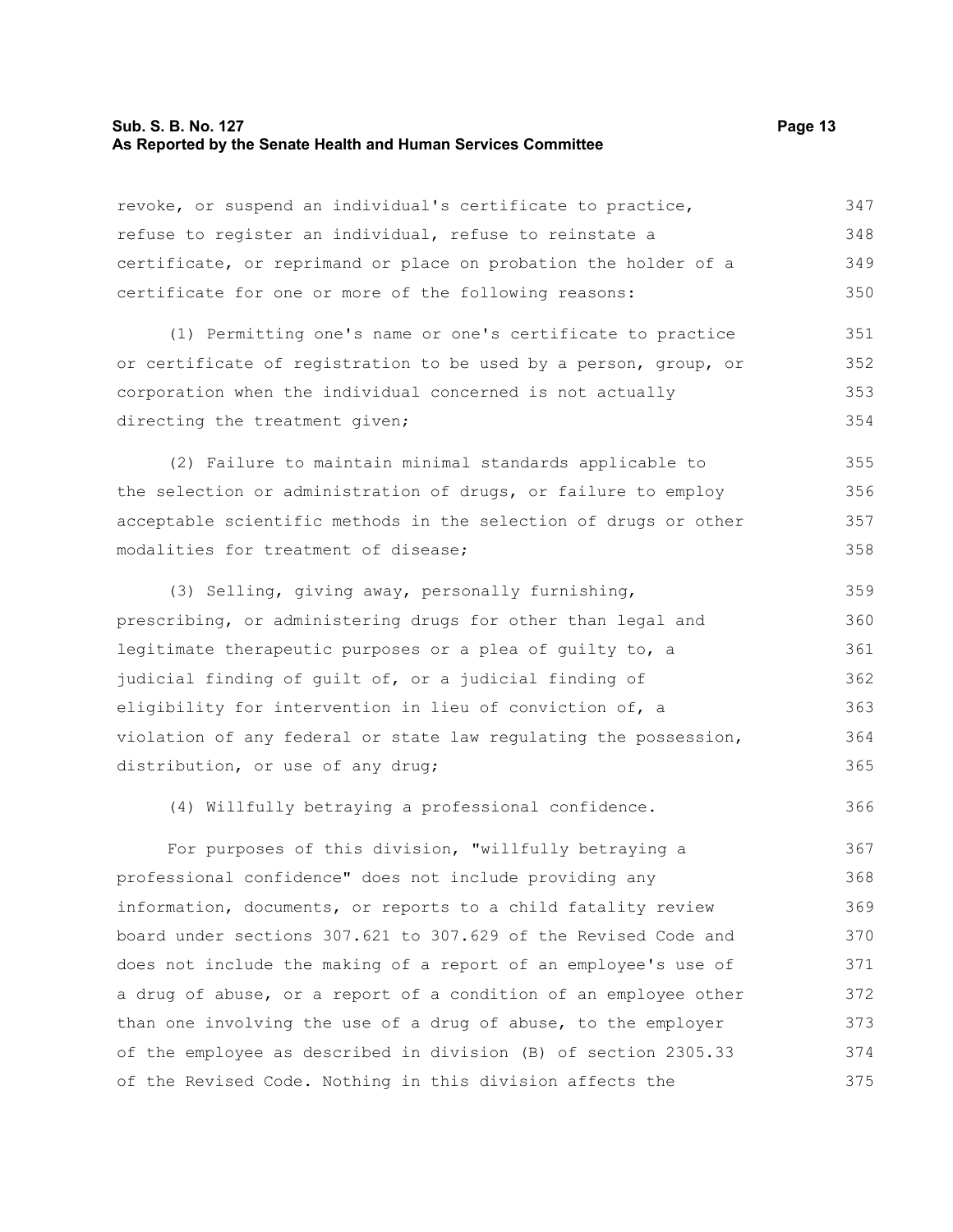#### **Sub. S. B. No. 127 Page 14 As Reported by the Senate Health and Human Services Committee**

immunity from civil liability conferred by that section upon a physician who makes either type of report in accordance with division (B) of that section. As used in this division, "employee," "employer," and "physician" have the same meanings as in section 2305.33 of the Revised Code. 376 377 378 379 380

(5) Making a false, fraudulent, deceptive, or misleading statement in the solicitation of or advertising for patients; in relation to the practice of medicine and surgery, osteopathic medicine and surgery, podiatric medicine and surgery, or a limited branch of medicine; or in securing or attempting to secure any certificate to practice or certificate of registration issued by the board. 381 382 383 384 385 386 387

As used in this division, "false, fraudulent, deceptive, or misleading statement" means a statement that includes a misrepresentation of fact, is likely to mislead or deceive because of a failure to disclose material facts, is intended or is likely to create false or unjustified expectations of favorable results, or includes representations or implications that in reasonable probability will cause an ordinarily prudent person to misunderstand or be deceived. 388 389 390 391 392 393 394 395

(6) A departure from, or the failure to conform to, minimal standards of care of similar practitioners under the same or similar circumstances, whether or not actual injury to a patient is established; 396 397 398 399

(7) Representing, with the purpose of obtaining compensation or other advantage as personal gain or for any other person, that an incurable disease or injury, or other incurable condition, can be permanently cured; 400 401 402 403

(8) The obtaining of, or attempting to obtain, money or

404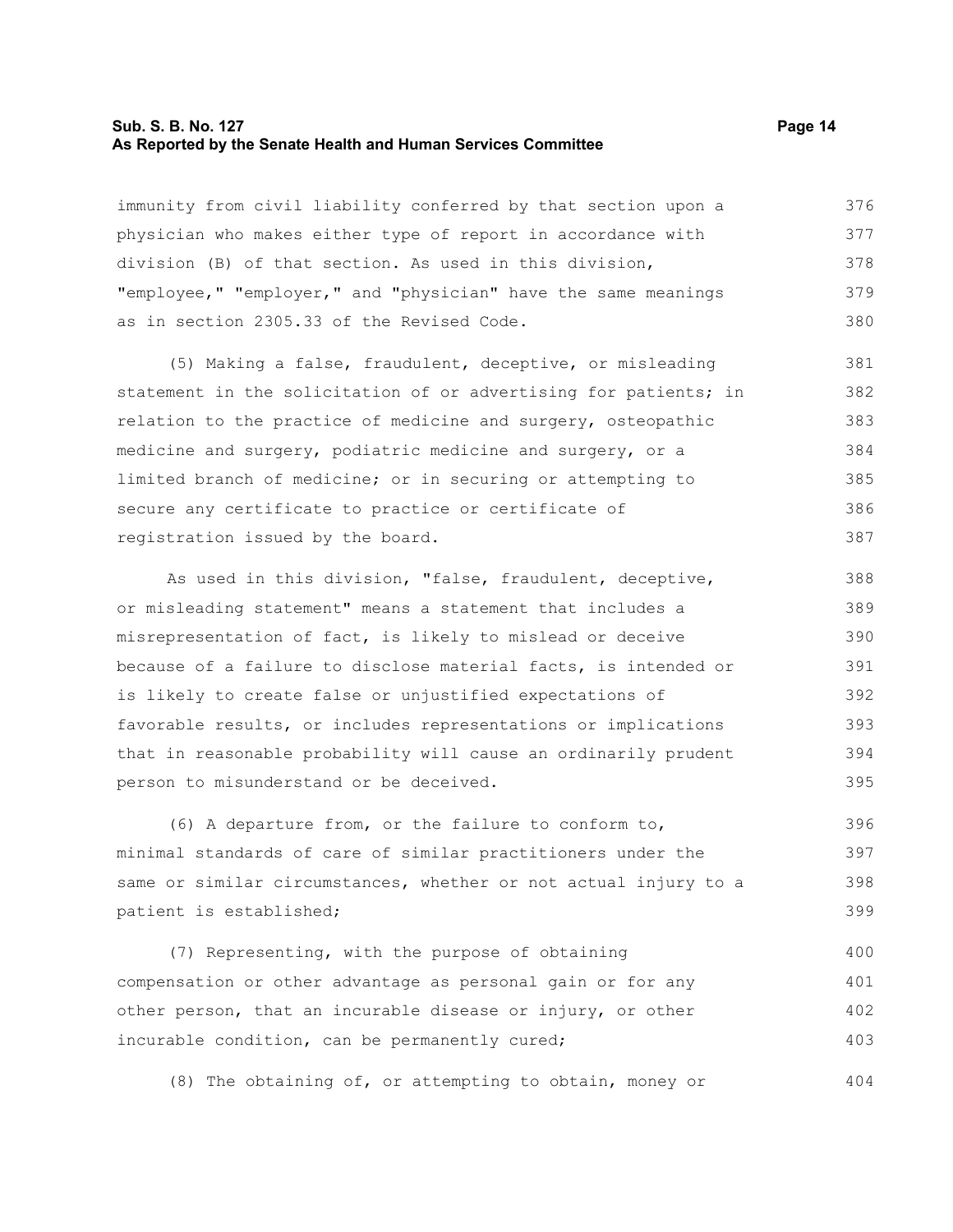| anything of value by fraudulent misrepresentations in the course | 405 |
|------------------------------------------------------------------|-----|
| of practice;                                                     | 406 |
| (9) A plea of quilty to, a judicial finding of quilt of,         | 407 |
| or a judicial finding of eligibility for intervention in lieu of | 408 |
| conviction for, a felony;                                        | 409 |
| (10) Commission of an act that constitutes a felony in           | 410 |
| this state, regardless of the jurisdiction in which the act was  | 411 |
| committed;                                                       | 412 |
| (11) A plea of guilty to, a judicial finding of guilt of,        | 413 |
| or a judicial finding of eligibility for intervention in lieu of | 414 |
| conviction for, a misdemeanor committed in the course of         | 415 |
| practice;                                                        | 416 |
| (12) Commission of an act in the course of practice that         | 417 |
| constitutes a misdemeanor in this state, regardless of the       | 418 |
| jurisdiction in which the act was committed;                     | 419 |
| (13) A plea of guilty to, a judicial finding of guilt of,        | 420 |
| or a judicial finding of eligibility for intervention in lieu of | 421 |
| conviction for, a misdemeanor involving moral turpitude;         | 422 |
| (14) Commission of an act involving moral turpitude that         | 423 |
| constitutes a misdemeanor in this state, regardless of the       | 424 |
| jurisdiction in which the act was committed;                     | 425 |
| (15) Violation of the conditions of limitation placed by         | 426 |
| the board upon a certificate to practice;                        | 427 |
| (16) Failure to pay license renewal fees specified in this       | 428 |
| chapter;                                                         | 429 |
| (17) Except as authorized in section 4731.31 of the              | 430 |
| Revised Code, engaging in the division of fees for referral of   | 431 |
| patients, or the receiving of a thing of value in return for a   | 432 |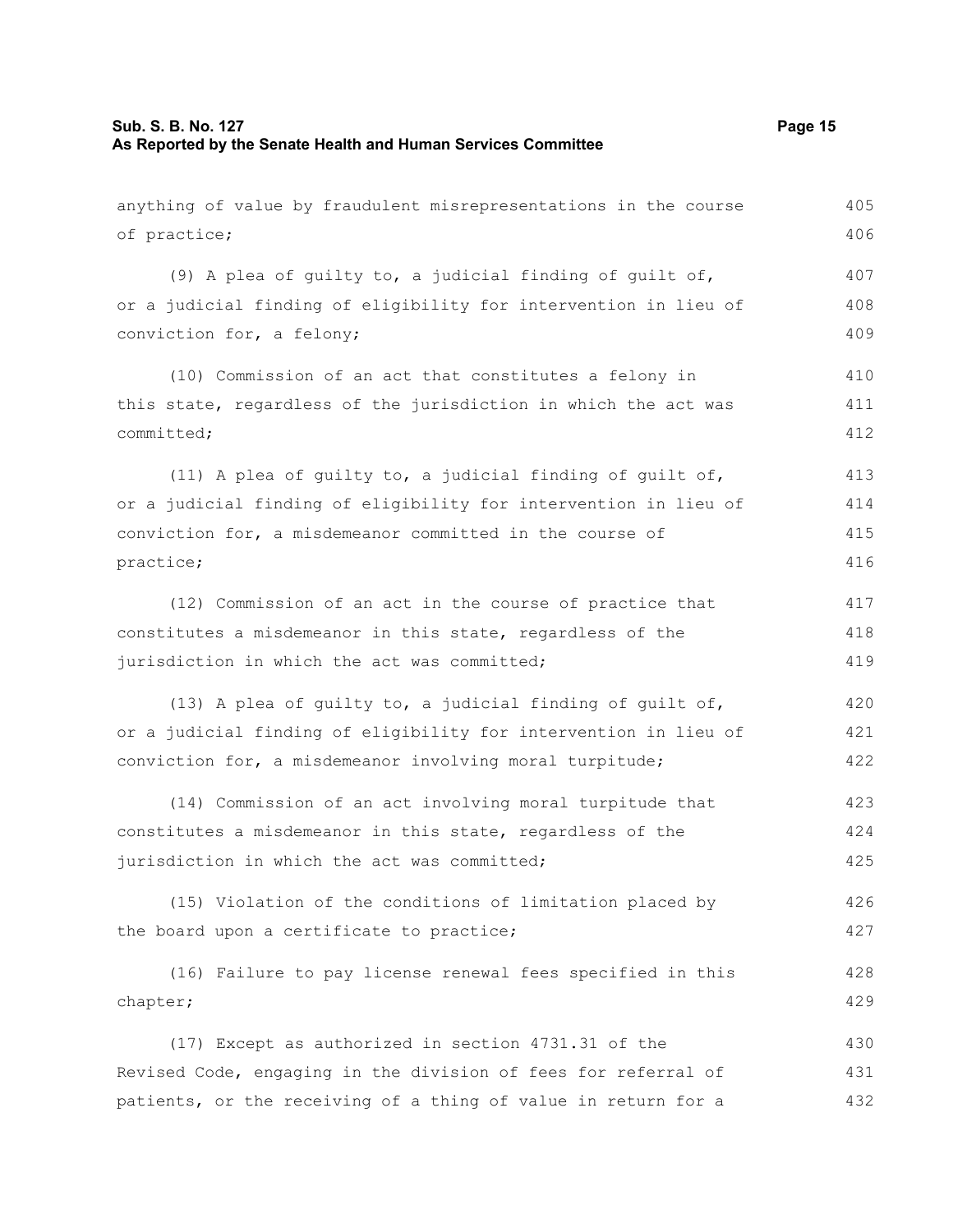# **Sub. S. B. No. 127 Page 16 As Reported by the Senate Health and Human Services Committee**

458

specific referral of a patient to utilize a particular service or business; (18) Subject to section 4731.226 of the Revised Code, violation of any provision of a code of ethics of the American medical association, the American osteopathic association, the American podiatric medical association, or any other national professional organizations that the board specifies by rule. The state medical board shall obtain and keep on file current copies of the codes of ethics of the various national professional organizations. The individual whose certificate is being suspended or revoked shall not be found to have violated any provision of a code of ethics of an organization not appropriate to the individual's profession. For purposes of this division, a "provision of a code of ethics of a national professional organization" does not include any provision that would preclude the making of a report by a physician of an employee's use of a drug of abuse, or of a condition of an employee other than one involving the use of a drug of abuse, to the employer of the employee as described in division (B) of section 2305.33 of the Revised Code. Nothing in this division affects the immunity from civil liability conferred by that section upon a physician who makes either type of report in accordance with division (B) of that section. As used in this division, "employee," "employer," and "physician" have the same meanings as in section 2305.33 of the Revised 433 434 435 436 437 438 439 440 441 442 443 444 445 446 447 448 449 450 451 452 453 454 455 456 457

(19) Inability to practice according to acceptable and prevailing standards of care by reason of mental illness or physical illness, including, but not limited to, physical deterioration that adversely affects cognitive, motor, or 459 460 461 462

Code.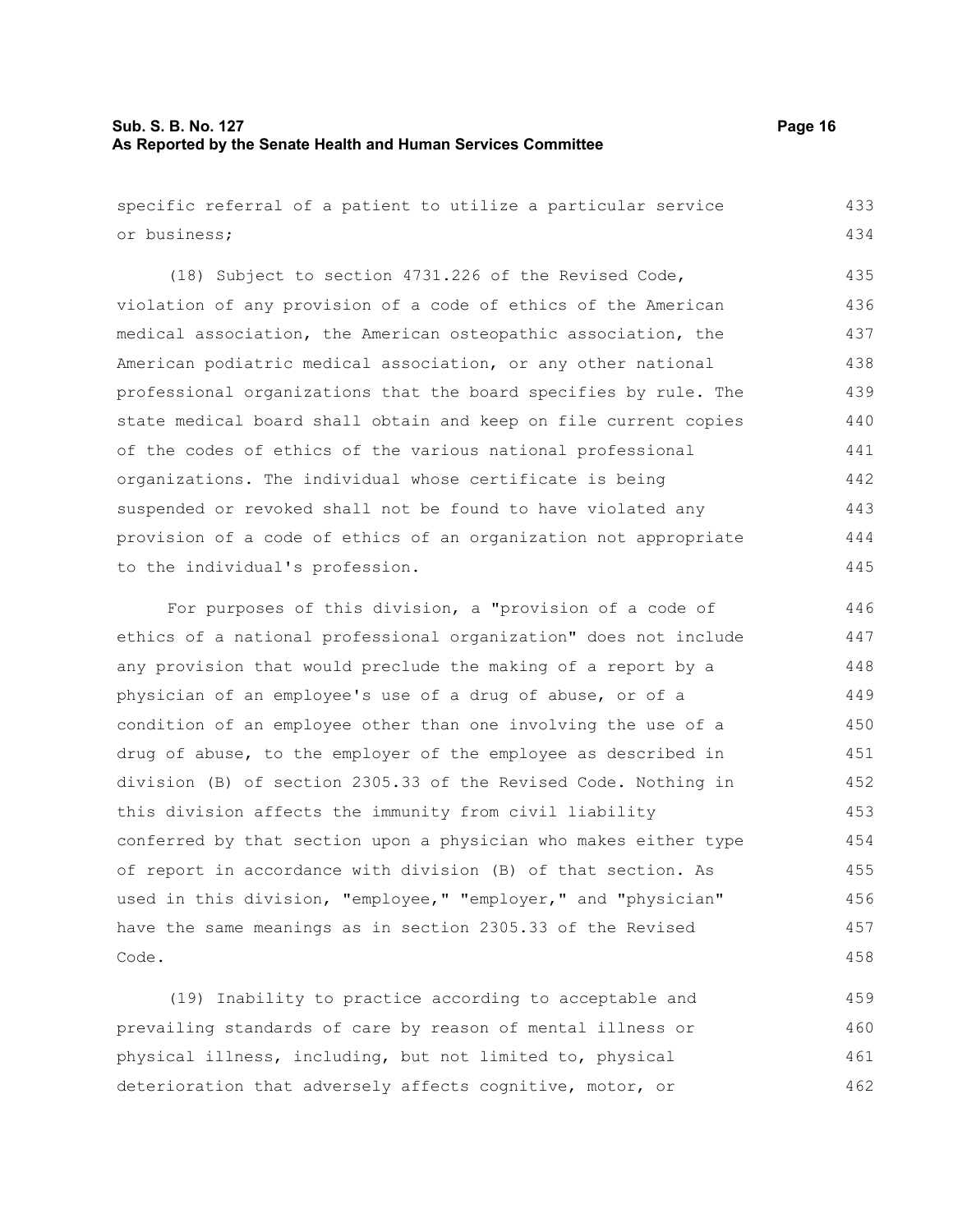# **Sub. S. B. No. 127 Page 17 As Reported by the Senate Health and Human Services Committee**

#### perceptive skills.

463

In enforcing this division, the board, upon a showing of a possible violation, may compel any individual authorized to practice by this chapter or who has submitted an application pursuant to this chapter to submit to a mental examination, physical examination, including an HIV test, or both a mental and a physical examination. The expense of the examination is the responsibility of the individual compelled to be examined. Failure to submit to a mental or physical examination or consent to an HIV test ordered by the board constitutes an admission of the allegations against the individual unless the failure is due to circumstances beyond the individual's control, and a default and final order may be entered without the taking of testimony or presentation of evidence. If the board finds an individual unable to practice because of the reasons set forth in this division, the board shall require the individual to submit to care, counseling, or treatment by physicians approved or designated by the board, as a condition for initial, continued, reinstated, or renewed authority to practice. An individual affected under this division shall be afforded an opportunity to demonstrate to the board the ability to resume practice in compliance with acceptable and prevailing standards under the provisions of the individual's certificate. For the purpose of this division, any individual who applies for or receives a certificate to practice under this chapter accepts the privilege of practicing in this state and, by so doing, shall be deemed to have given consent to submit to a mental or physical examination when directed to do so in writing by the board, and to have waived all objections to the admissibility of testimony or examination reports that constitute a privileged communication. 464 465 466 467 468 469 470 471 472 473 474 475 476 477 478 479 480 481 482 483 484 485 486 487 488 489 490 491 492

(20) Except when civil penalties are imposed under section 493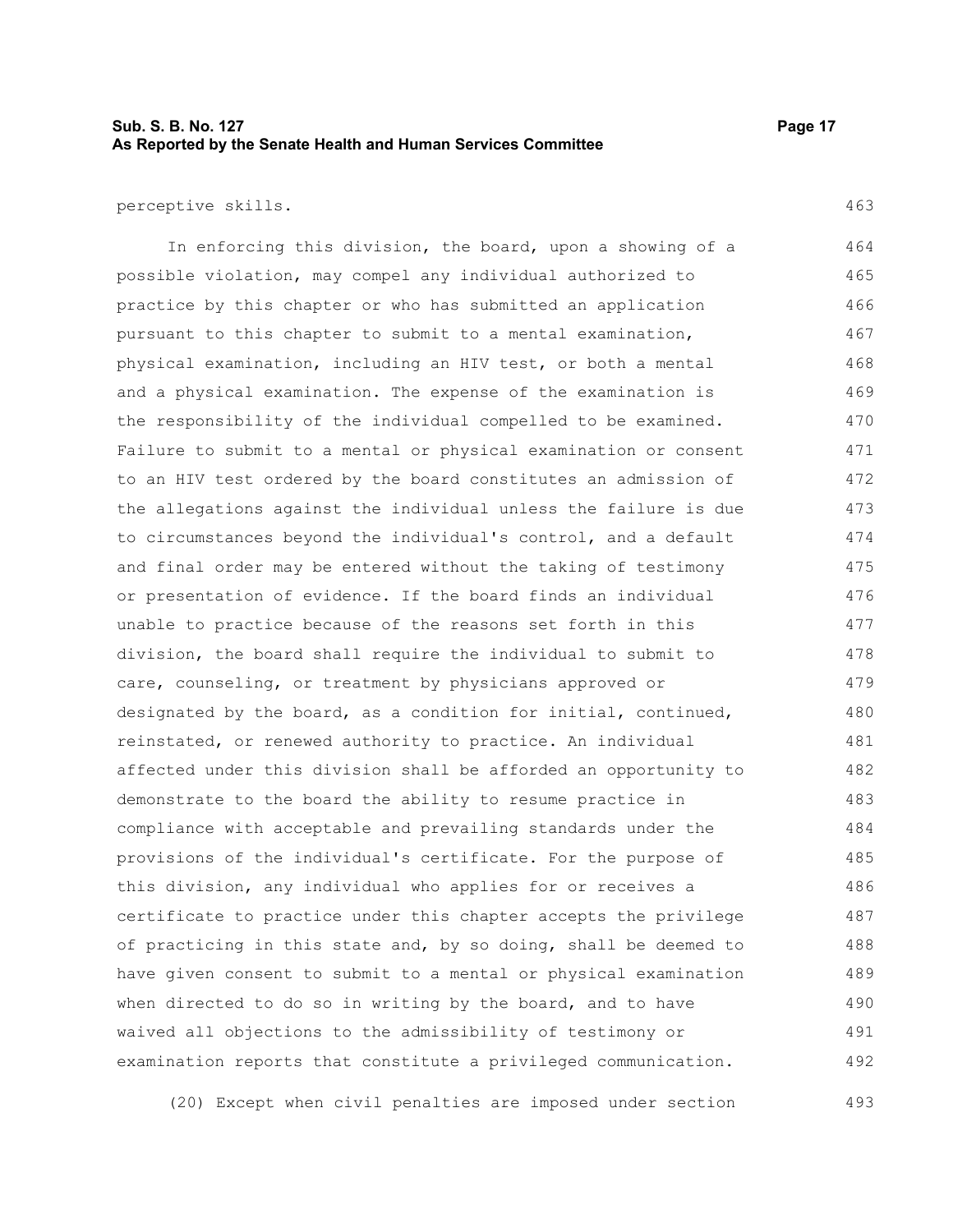#### **Sub. S. B. No. 127 Page 18 As Reported by the Senate Health and Human Services Committee**

4731.225 or 4731.281 of the Revised Code, and subject to section 4731.226 of the Revised Code, violating or attempting to violate, directly or indirectly, or assisting in or abetting the violation of, or conspiring to violate, any provisions of this chapter or any rule promulgated by the board. 494 495 496 497 498

This division does not apply to a violation or attempted violation of, assisting in or abetting the violation of, or a conspiracy to violate, any provision of this chapter or any rule adopted by the board that would preclude the making of a report by a physician of an employee's use of a drug of abuse, or of a condition of an employee other than one involving the use of a drug of abuse, to the employer of the employee as described in division (B) of section 2305.33 of the Revised Code. Nothing in this division affects the immunity from civil liability conferred by that section upon a physician who makes either type of report in accordance with division (B) of that section. As used in this division, "employee," "employer," and "physician" have the same meanings as in section 2305.33 of the Revised Code. 499 500 501 502 503 504 505 506 507 508 509 510 511 512

(21) The violation of section 3701.79 of the Revised Code or of any abortion rule adopted by the public health council pursuant to section 3701.341 of the Revised Code; 513 514 515

(22) Any of the following actions taken by an agency responsible for authorizing, certifying, or regulating an individual to practice a health care occupation or provide health care services in this state or another jurisdiction, for any reason other than the nonpayment of fees: the limitation, revocation, or suspension of an individual's license to practice; acceptance of an individual's license surrender; denial of a license; refusal to renew or reinstate a license; 516 517 518 519 520 521 522 523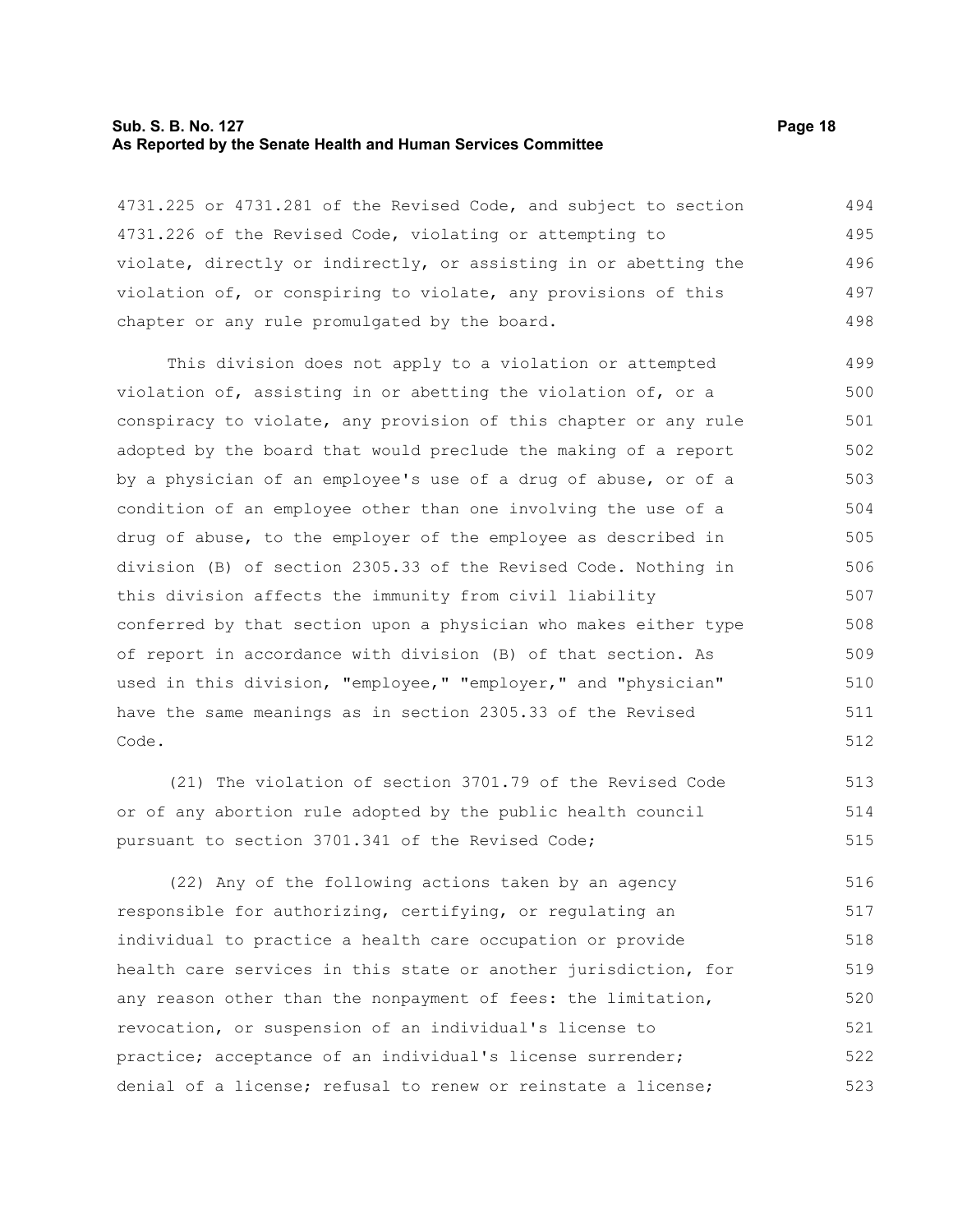# **Sub. S. B. No. 127 Page 19 As Reported by the Senate Health and Human Services Committee**

imposition of probation; or issuance of an order of censure or other reprimand; (23) The violation of section 2919.12 of the Revised Code or the performance or inducement of an abortion upon a pregnant woman with actual knowledge that the conditions specified in division (B) of section 2317.56 of the Revised Code have not been satisfied or with a heedless indifference as to whether those conditions have been satisfied, unless an affirmative defense as specified in division (H)(2) of that section would apply in a civil action authorized by division (H)(1) of that section; (24) The revocation, suspension, restriction, reduction, or termination of clinical privileges by the United States department of defense or department of veterans affairs or the termination or suspension of a certificate of registration to prescribe drugs by the drug enforcement administration of the United States department of justice; (25) Termination or suspension from participation in the medicare or medicaid programs by the department of health and 524 525 526 527 528 529 530 531 532 533 534 535 536 537 538 539 540 541 542

human services or other responsible agency for any act or acts that also would constitute a violation of division  $(B)$   $(2)$ ,  $(3)$ , (6), (8), or (19) of this section; 543 544 545

(26) Impairment of ability to practice according to acceptable and prevailing standards of care because of habitual or excessive use or abuse of drugs, alcohol, or other substances that impair ability to practice. 546 547 548 549

For the purposes of this division, any individual authorized to practice by this chapter accepts the privilege of practicing in this state subject to supervision by the board. By 550 551 552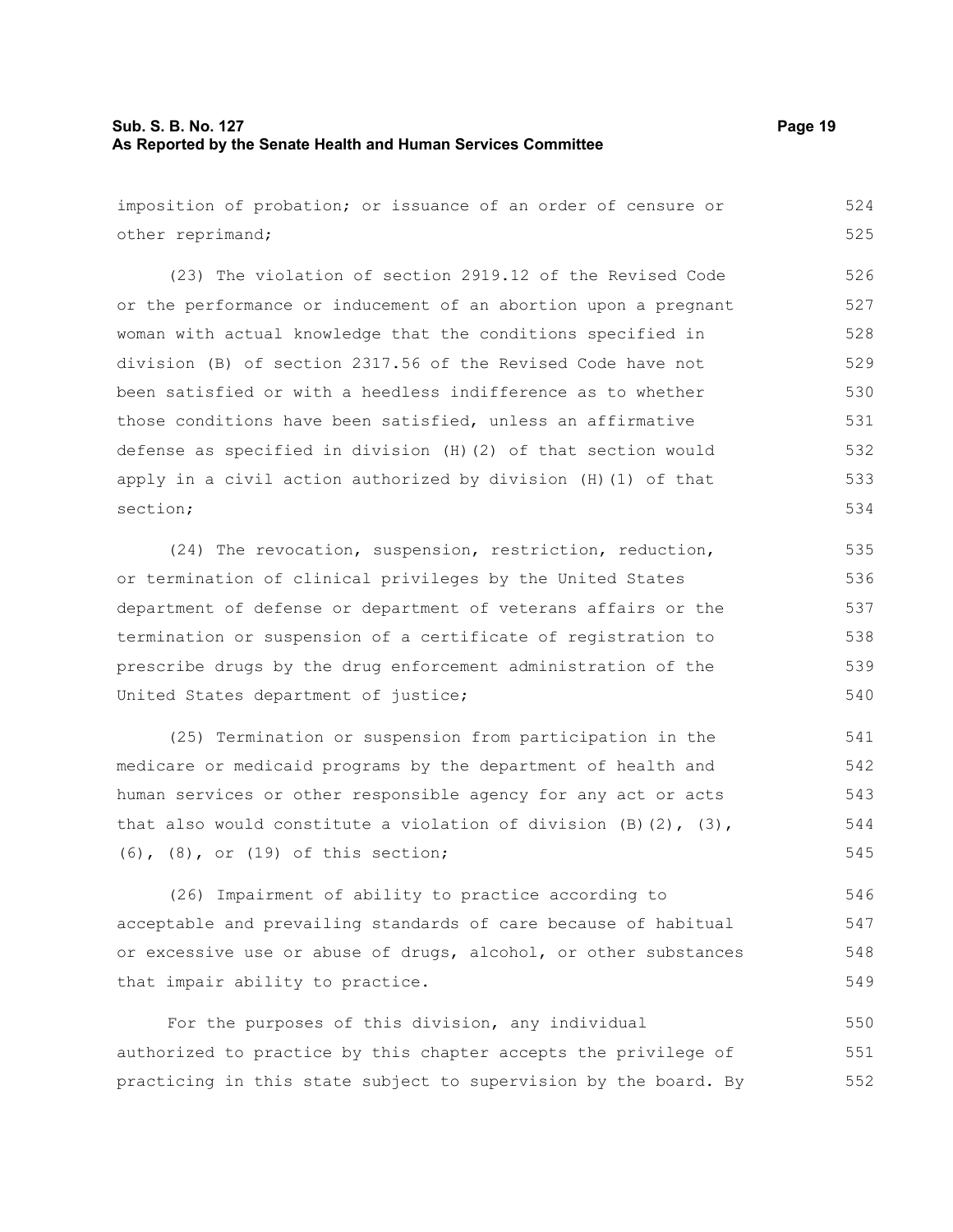#### **Sub. S. B. No. 127 Page 20 As Reported by the Senate Health and Human Services Committee**

filing an application for or holding a certificate to practice under this chapter, an individual shall be deemed to have given consent to submit to a mental or physical examination when ordered to do so by the board in writing, and to have waived all objections to the admissibility of testimony or examination reports that constitute privileged communications. 553 554 555 556 557 558

If it has reason to believe that any individual authorized to practice by this chapter or any applicant for certification to practice suffers such impairment, the board may compel the individual to submit to a mental or physical examination, or both. The expense of the examination is the responsibility of the individual compelled to be examined. Any mental or physical examination required under this division shall be undertaken by a treatment provider or physician who is qualified to conduct the examination and who is chosen by the board. 559 560 561 562 563 564 565 566 567

Failure to submit to a mental or physical examination ordered by the board constitutes an admission of the allegations against the individual unless the failure is due to circumstances beyond the individual's control, and a default and final order may be entered without the taking of testimony or presentation of evidence. If the board determines that the individual's ability to practice is impaired, the board shall suspend the individual's certificate or deny the individual's application and shall require the individual, as a condition for initial, continued, reinstated, or renewed certification to practice, to submit to treatment. 568 569 570 571 572 573 574 575 576 577 578

Before being eligible to apply for reinstatement of a certificate suspended under this division, the impaired practitioner shall demonstrate to the board the ability to resume practice in compliance with acceptable and prevailing 579 580 581 582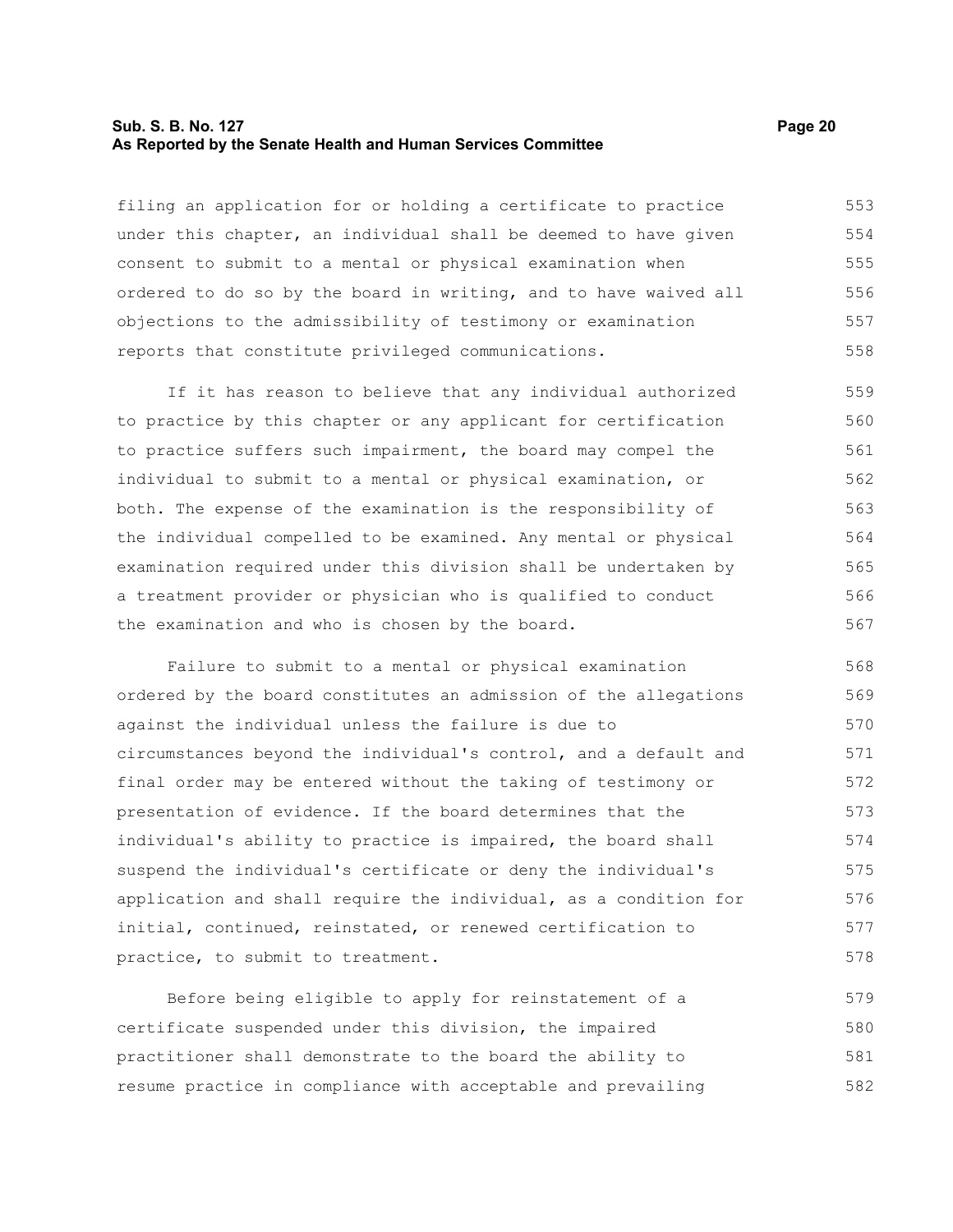# **Sub. S. B. No. 127 Page 21 As Reported by the Senate Health and Human Services Committee**

| standards of care under the provisions of the practitioner's     | 583 |
|------------------------------------------------------------------|-----|
| certificate. The demonstration shall include, but shall not be   | 584 |
| limited to, the following:                                       | 585 |
| (a) Certification from a treatment provider approved under       | 586 |
| section 4731.25 of the Revised Code that the individual has      | 587 |
| successfully completed any required inpatient treatment;         | 588 |
| (b) Evidence of continuing full compliance with an               | 589 |
| aftercare contract or consent agreement;                         | 590 |
| (c) Two written reports indicating that the individual's         | 591 |
| ability to practice has been assessed and that the individual    | 592 |
| has been found capable of practicing according to acceptable and | 593 |
| prevailing standards of care. The reports shall be made by       | 594 |
| individuals or providers approved by the board for making the    | 595 |
| assessments and shall describe the basis for their               | 596 |
| determination.                                                   | 597 |
| The board may reinstate a certificate suspended under this       | 598 |
| division after that demonstration and after the individual has   | 599 |
| entered into a written consent agreement.                        | 600 |
| When the impaired practitioner resumes practice, the board       | 601 |
| shall require continued monitoring of the individual. The        | 602 |
| monitoring shall include, but not be limited to, compliance with | 603 |
| the written consent agreement entered into before reinstatement  | 604 |
| or with conditions imposed by board order after a hearing, and,  | 605 |
| upon termination of the consent agreement, submission to the     | 606 |
| board for at least two years of annual written progress reports  | 607 |
| made under penalty of perjury stating whether the individual has | 608 |
| maintained sobriety.                                             | 609 |

(27) A second or subsequent violation of section 4731.66 or 4731.69 of the Revised Code; 610 611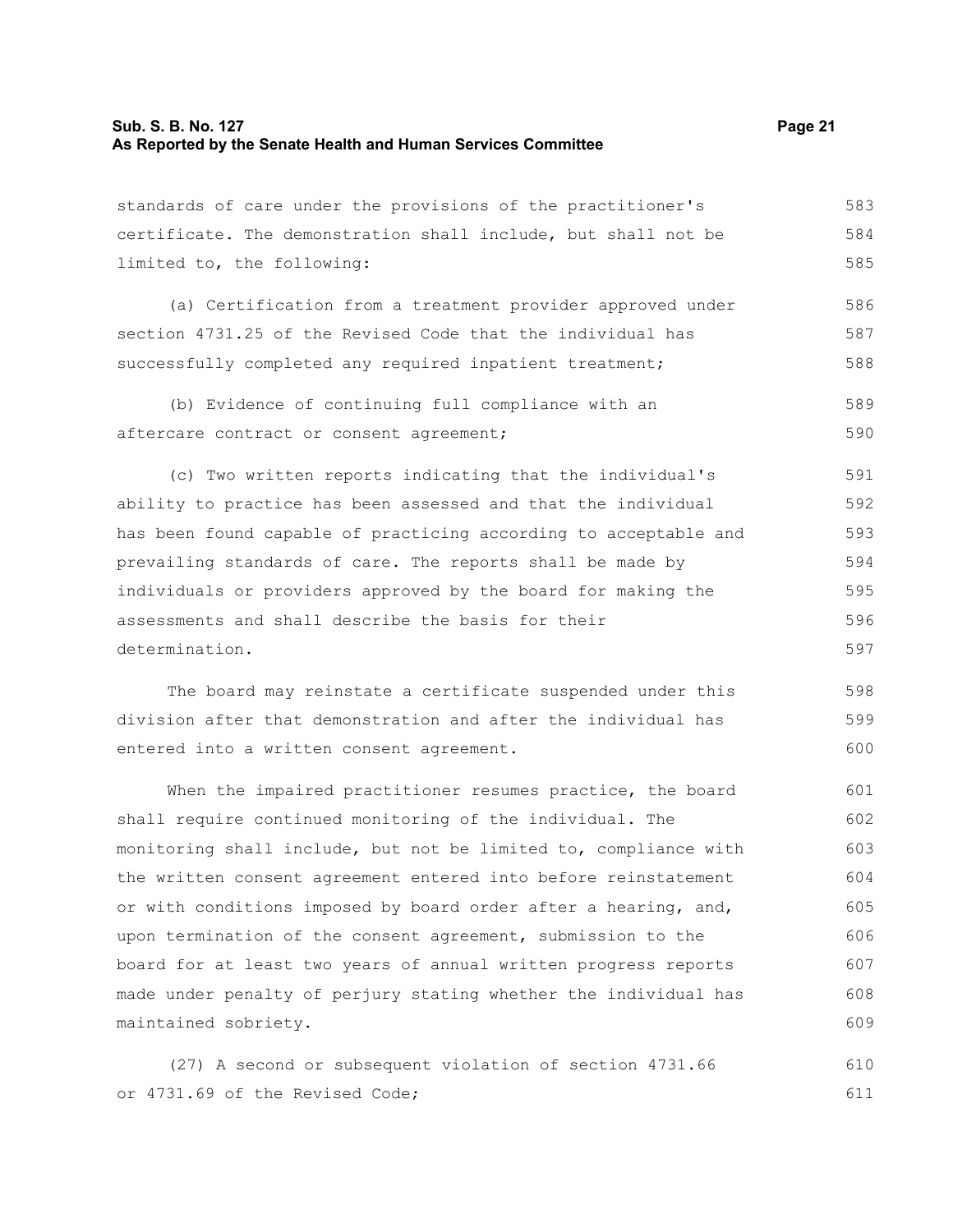# **Sub. S. B. No. 127 Page 22 As Reported by the Senate Health and Human Services Committee**

640

| (28) Except as provided in division (N) of this section:         | 612 |
|------------------------------------------------------------------|-----|
| (a) Waiving the payment of all or any part of a deductible       | 613 |
| or copayment that a patient, pursuant to a health insurance or   | 614 |
| health care policy, contract, or plan that covers the            | 615 |
| individual's services, otherwise would be required to pay if the | 616 |
| waiver is used as an enticement to a patient or group of         | 617 |
| patients to receive health care services from that individual;   | 618 |
| (b) Advertising that the individual will waive the payment       | 619 |
| of all or any part of a deductible or copayment that a patient,  | 620 |
| pursuant to a health insurance or health care policy, contract,  | 621 |
| or plan that covers the individual's services, otherwise would   | 622 |
| be required to pay.                                              | 623 |
| (29) Failure to use universal blood and body fluid               | 624 |
| precautions established by rules adopted under section 4731.051  | 625 |
| of the Revised Code;                                             | 626 |
| (30) Failure to provide notice to, and receive                   | 627 |
| acknowledgment of the notice from, a patient when required by    | 628 |
| section 4731.143 of the Revised Code prior to providing          | 629 |
| nonemergency professional services, or failure to maintain that  | 630 |
| notice in the patient's file;                                    | 631 |
| (31) Failure of a physician supervising a physician              | 632 |
| assistant to maintain supervision in accordance with the         | 633 |
| requirements of Chapter 4730. of the Revised Code and the rules  | 634 |
| adopted under that chapter;                                      | 635 |
| (32) Failure of a physician or podiatrist to enter into a        | 636 |
| standard care arrangement with a clinical nurse specialist,      | 637 |
| certified nurse-midwife, or certified nurse practitioner with    | 638 |
| whom the physician or podiatrist is in collaboration pursuant to | 639 |

section 4731.27 of the Revised Code or failure to fulfill the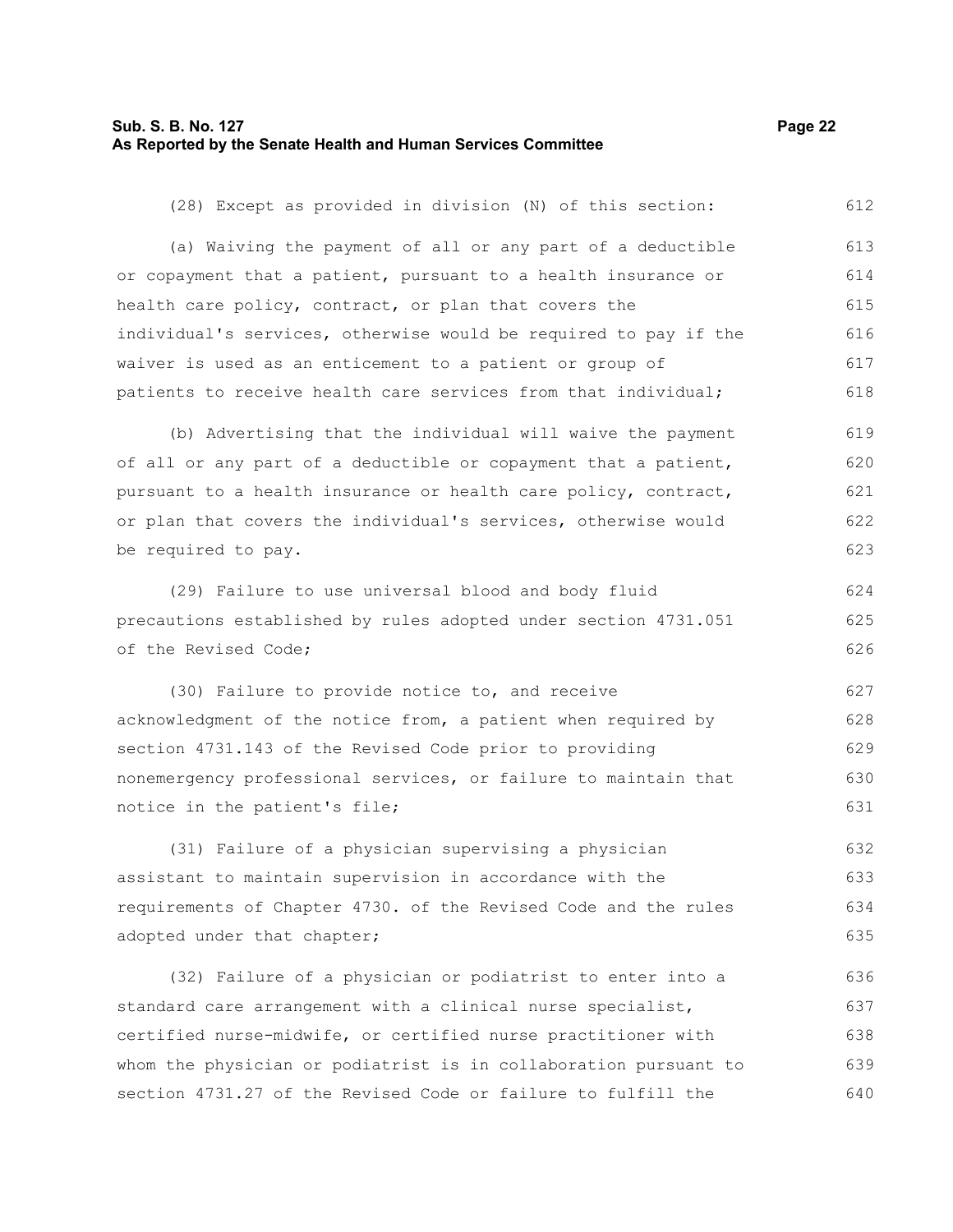| responsibilities of collaboration after entering into a standard | 641 |
|------------------------------------------------------------------|-----|
| care arrangement;                                                | 642 |
| (33) Failure to comply with the terms of a consult               | 643 |
| agreement entered into with a pharmacist pursuant to section     | 644 |
| 4729.39 of the Revised Code;                                     | 645 |
| (34) Failure to cooperate in an investigation conducted by       | 646 |
| the board under division (F) of this section, including failure  | 647 |
| to comply with a subpoena or order issued by the board or        | 648 |
| failure to answer truthfully a question presented by the board   | 649 |
| in an investigative interview, an investigative office           | 650 |
| conference, at a deposition, or in written interrogatories,      | 651 |
| except that failure to cooperate with an investigation shall not | 652 |
| constitute grounds for discipline under this section if a court  | 653 |
| of competent jurisdiction has issued an order that either        | 654 |
| quashes a subpoena or permits the individual to withhold the     | 655 |
| testimony or evidence in issue;                                  | 656 |
| (35) Failure to supervise an oriental medicine                   | 657 |
| practitioner or acupuncturist in accordance with Chapter 4762.   | 658 |
| of the Revised Code and the board's rules for providing that     | 659 |
| supervision;                                                     | 660 |
| (36) Failure to supervise an anesthesiologist assistant in       | 661 |
| accordance with Chapter 4760. of the Revised Code and the        | 662 |
| board's rules for supervision of an anesthesiologist assistant;  | 663 |
| (37) Assisting suicide as defined in section 3795.01 of          | 664 |
| the Revised Code;                                                | 665 |
| (38) Failure to comply with the requirements of section          | 666 |
| 2317.561 of the Revised Code;                                    | 667 |
| (39) Failure to supervise a radiologist assistant in             | 668 |
| accordance with Chapter 4774. of the Revised Code and the        | 669 |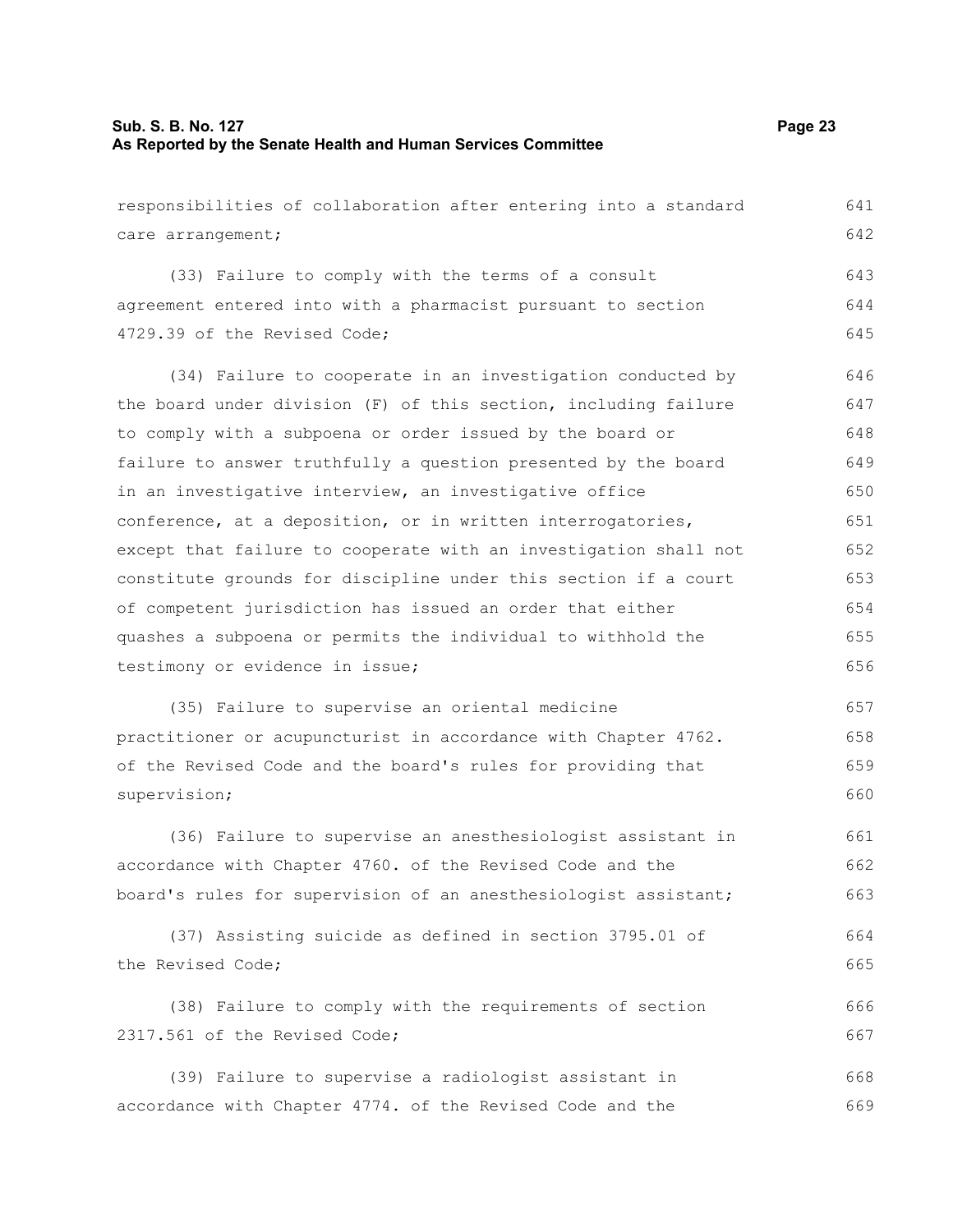| board's rules for supervision of radiologist assistants;         | 670 |
|------------------------------------------------------------------|-----|
| (40) Performing or inducing an abortion at an office or          | 671 |
| facility with knowledge that the office or facility fails to     | 672 |
| post the notice required under section 3701.791 of the Revised   | 673 |
| Code;                                                            | 674 |
| (41) Failure to comply with the standards and procedures         | 675 |
| established in rules under section 4731.054 of the Revised Code  | 676 |
| for the operation of or the provision of care at a pain          | 677 |
| management clinic;                                               | 678 |
| (42) Failure to comply with the standards and procedures         | 679 |
| established in rules under section 4731.054 of the Revised Code  | 680 |
| for providing supervision, direction, and control of individuals | 681 |
| at a pain management clinic;                                     | 682 |
| (43) Failure to comply with the requirements of section          | 683 |
| 4729.79 of the Revised Code, unless the state board of pharmacy  | 684 |
| no longer maintains a drug database pursuant to section 4729.75  | 685 |
| of the Revised Code;                                             | 686 |
| (44) Failure to comply with the requirements of section          | 687 |
| 2919.171, 2919.202, or 2919.203 of the Revised Code or failure   | 688 |
| to submit to the department of health in accordance with a court | 689 |
| order a complete report as described in section 2919.171 or      | 690 |
| 2919.202 of the Revised Code;                                    | 691 |
| (45) Practicing at a facility that is subject to licensure       | 692 |
|                                                                  |     |

as a category III terminal distributor of dangerous drugs with a pain management clinic classification unless the person operating the facility has obtained and maintains the license with the classification; 693 694 695 696

(46) Owning a facility that is subject to licensure as a category III terminal distributor of dangerous drugs with a pain 697 698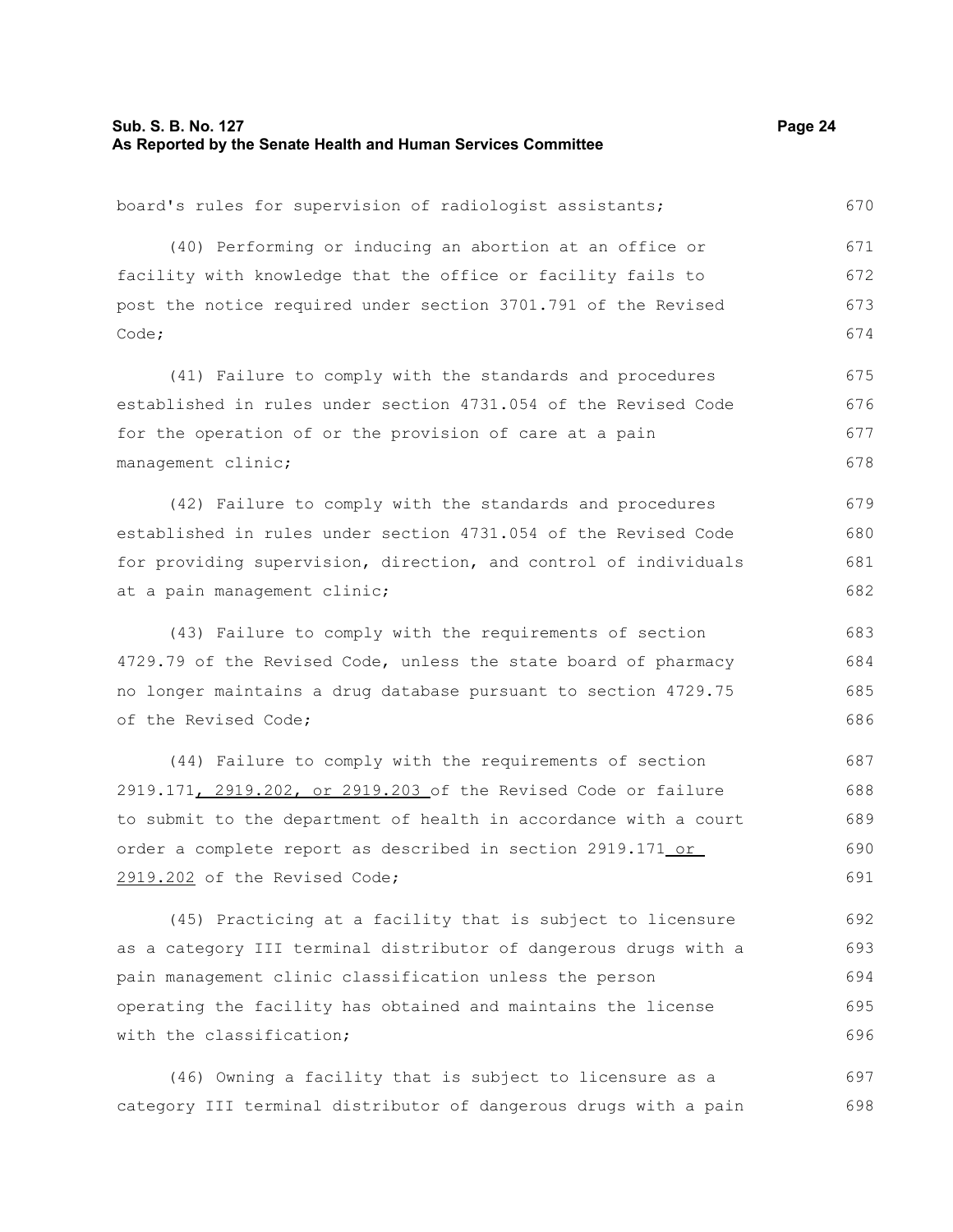727

| management clinic classification unless the facility is licensed | 699 |
|------------------------------------------------------------------|-----|
| with the classification;                                         | 700 |
| (47) Failure to comply with the requirement regarding            | 701 |
| maintaining notes described in division (B) of section 2919.191  | 702 |
| of the Revised Code or failure to satisfy the requirements of    | 703 |
| section 2919.191 of the Revised Code prior to performing or      | 704 |
| inducing an abortion upon a pregnant woman;                      | 705 |
| (48) Failure to comply with the requirements in section          | 706 |
| 3719.061 of the Revised Code before issuing for a minor a        | 707 |
| prescription for an opioid analgesic, as defined in section      | 708 |
| 3719.01 of the Revised Code.                                     | 709 |
| (C) Disciplinary actions taken by the board under                | 710 |
| divisions (A) and (B) of this section shall be taken pursuant to | 711 |
| an adjudication under Chapter 119. of the Revised Code, except   | 712 |
| that in lieu of an adjudication, the board may enter into a      | 713 |
| consent agreement with an individual to resolve an allegation of | 714 |
| a violation of this chapter or any rule adopted under it. A      | 715 |
| consent agreement, when ratified by an affirmative vote of not   | 716 |
| fewer than six members of the board, shall constitute the        | 717 |
| findings and order of the board with respect to the matter       | 718 |
| addressed in the agreement. If the board refuses to ratify a     | 719 |
| consent agreement, the admissions and findings contained in the  | 720 |
| consent agreement shall be of no force or effect.                | 721 |
| A telephone conference call may be utilized for                  | 722 |
| ratification of a consent agreement that revokes or suspends an  | 723 |
| individual's certificate to practice. The telephone conference   | 724 |
| call shall be considered a special meeting under division (F) of | 725 |
| section 121.22 of the Revised Code.                              | 726 |

If the board takes disciplinary action against an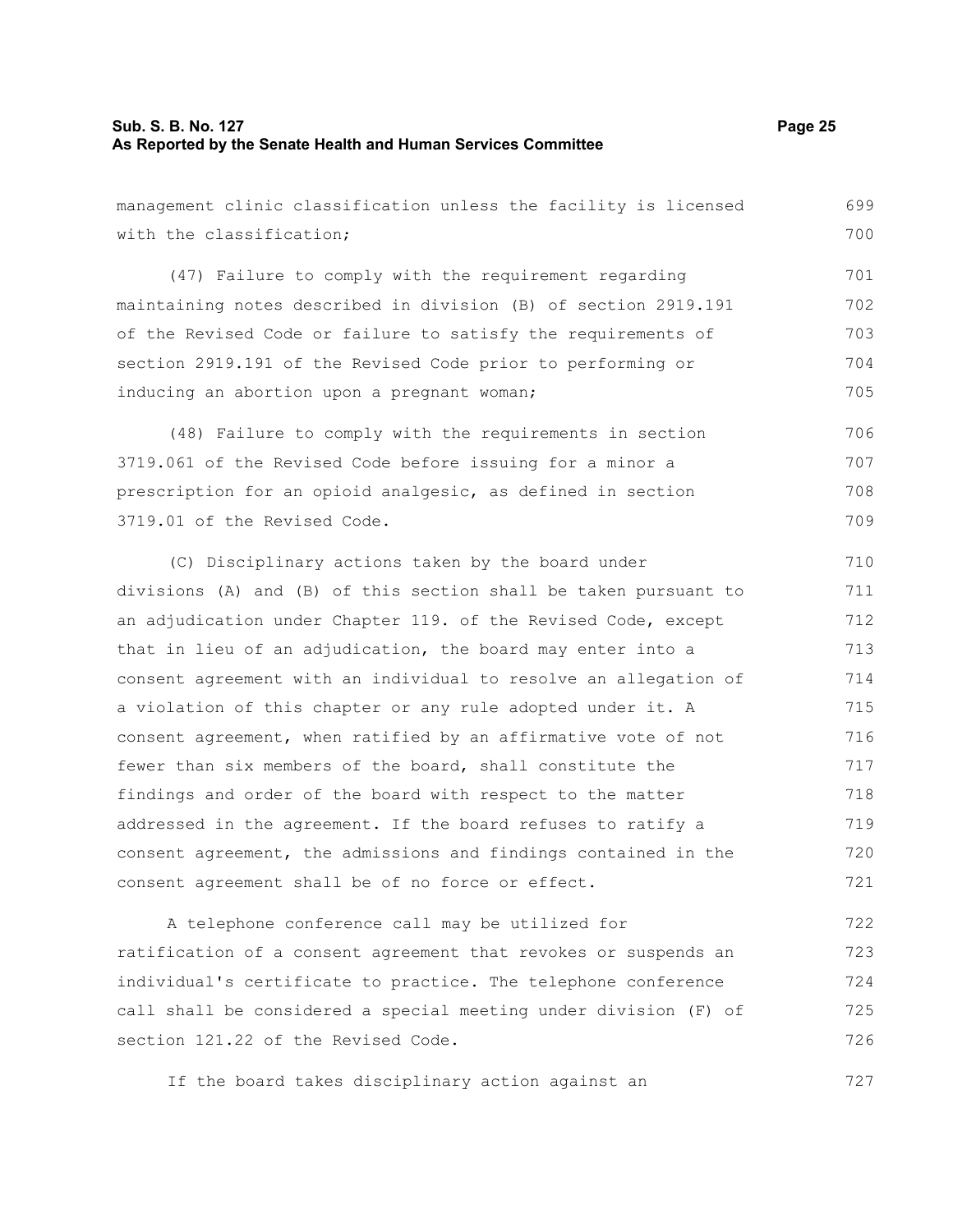### **Sub. S. B. No. 127 Page 26 As Reported by the Senate Health and Human Services Committee**

individual under division (B) of this section for a second or subsequent plea of guilty to, or judicial finding of guilt of, a violation of section 2919.123 of the Revised Code, the disciplinary action shall consist of a suspension of the individual's certificate to practice for a period of at least one year or, if determined appropriate by the board, a more serious sanction involving the individual's certificate to practice. Any consent agreement entered into under this division with an individual that pertains to a second or subsequent plea of guilty to, or judicial finding of guilt of, a violation of that section shall provide for a suspension of the individual's certificate to practice for a period of at least one year or, if determined appropriate by the board, a more serious sanction involving the individual's certificate to practice. 728 729 730 731 732 733 734 735 736 737 738 739 740 741

(D) For purposes of divisions (B)(10), (12), and (14) of this section, the commission of the act may be established by a finding by the board, pursuant to an adjudication under Chapter 119. of the Revised Code, that the individual committed the act. The board does not have jurisdiction under those divisions if the trial court renders a final judgment in the individual's favor and that judgment is based upon an adjudication on the merits. The board has jurisdiction under those divisions if the trial court issues an order of dismissal upon technical or procedural grounds. 742 743 744 745 746 747 748 749 750 751

(E) The sealing of conviction records by any court shall have no effect upon a prior board order entered under this section or upon the board's jurisdiction to take action under this section if, based upon a plea of guilty, a judicial finding of guilt, or a judicial finding of eligibility for intervention in lieu of conviction, the board issued a notice of opportunity for a hearing prior to the court's order to seal the records. 752 753 754 755 756 757 758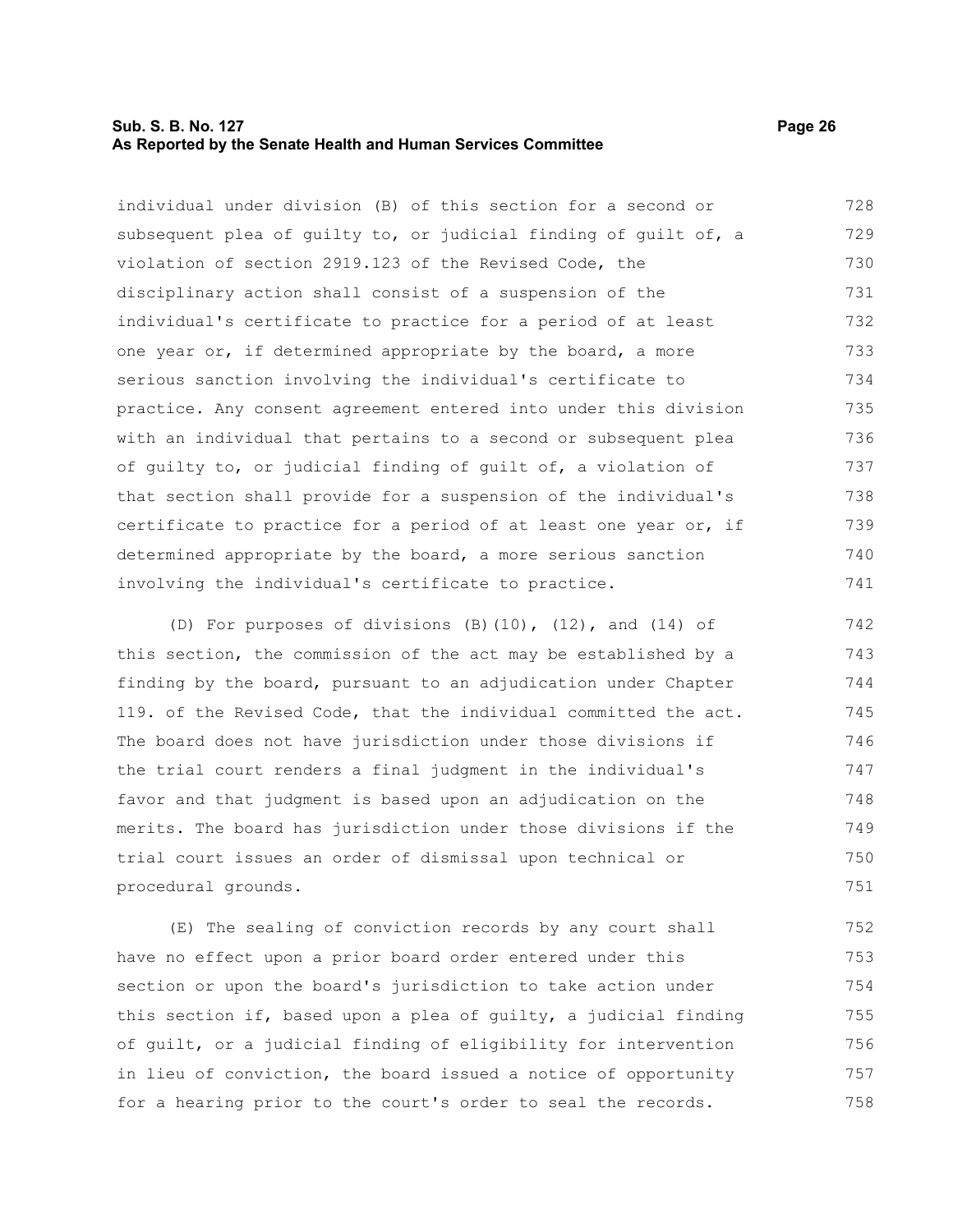### **Sub. S. B. No. 127 Page 27 As Reported by the Senate Health and Human Services Committee**

The board shall not be required to seal, destroy, redact, or otherwise modify its records to reflect the court's sealing of conviction records. 759 760 761

(F)(1) The board shall investigate evidence that appears to show that a person has violated any provision of this chapter or any rule adopted under it. Any person may report to the board in a signed writing any information that the person may have that appears to show a violation of any provision of this chapter or any rule adopted under it. In the absence of bad faith, any person who reports information of that nature or who testifies before the board in any adjudication conducted under Chapter 119. of the Revised Code shall not be liable in damages in a civil action as a result of the report or testimony. Each complaint or allegation of a violation received by the board shall be assigned a case number and shall be recorded by the board. 762 763 764 765 766 767 768 769 770 771 772 773 774

(2) Investigations of alleged violations of this chapter or any rule adopted under it shall be supervised by the supervising member elected by the board in accordance with section 4731.02 of the Revised Code and by the secretary as provided in section 4731.39 of the Revised Code. The president may designate another member of the board to supervise the investigation in place of the supervising member. No member of the board who supervises the investigation of a case shall participate in further adjudication of the case. 775 776 777 778 779 780 781 782 783

(3) In investigating a possible violation of this chapter or any rule adopted under this chapter, or in conducting an inspection under division (E) of section 4731.054 of the Revised Code, the board may question witnesses, conduct interviews, administer oaths, order the taking of depositions, inspect and 784 785 786 787 788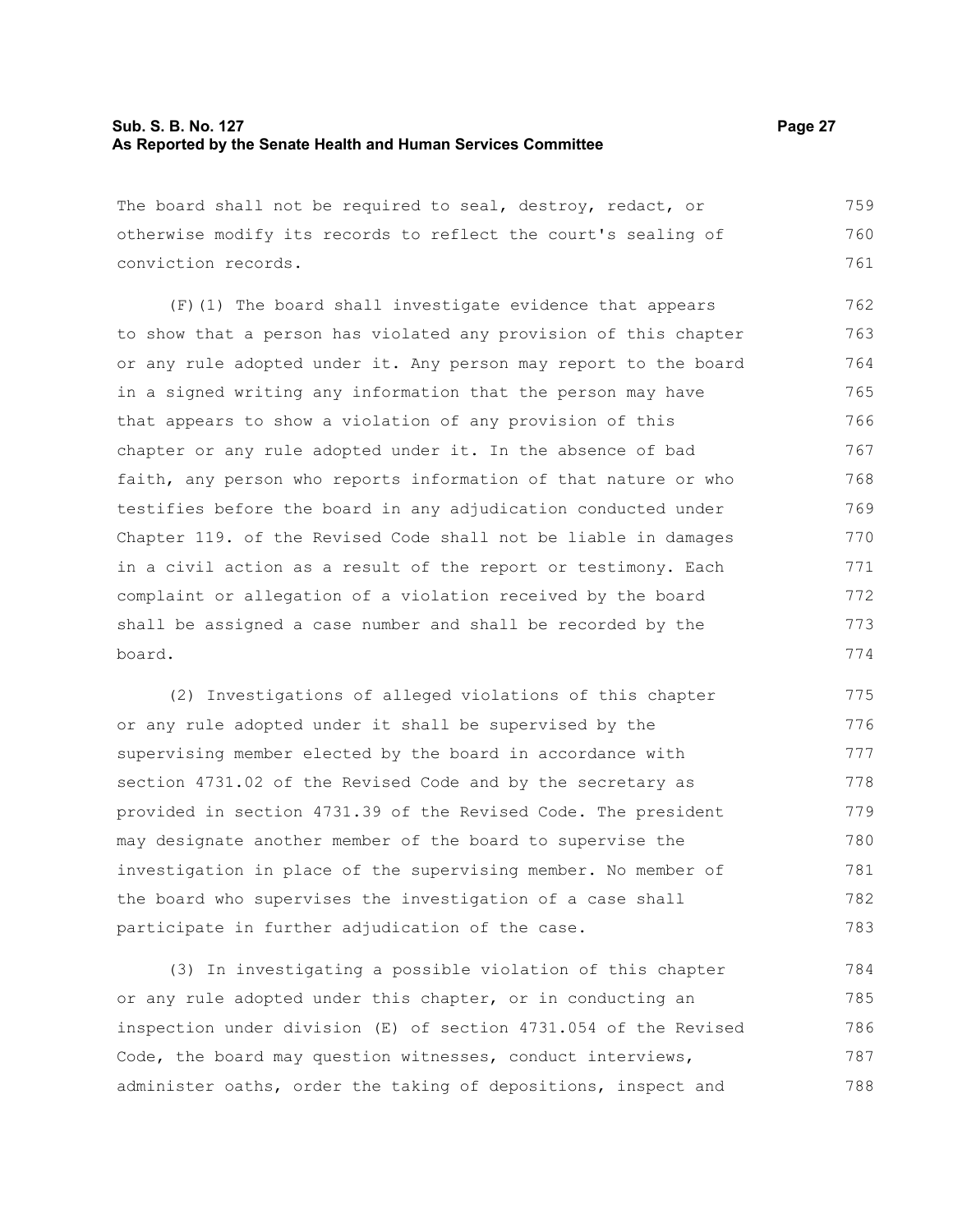### **Sub. S. B. No. 127 Page 28 As Reported by the Senate Health and Human Services Committee**

copy any books, accounts, papers, records, or documents, issue subpoenas, and compel the attendance of witnesses and production of books, accounts, papers, records, documents, and testimony, except that a subpoena for patient record information shall not be issued without consultation with the attorney general's office and approval of the secretary and supervising member of the board. 789 790 791 792 793 794 795

(a) Before issuance of a subpoena for patient record information, the secretary and supervising member shall determine whether there is probable cause to believe that the complaint filed alleges a violation of this chapter or any rule adopted under it and that the records sought are relevant to the alleged violation and material to the investigation. The subpoena may apply only to records that cover a reasonable period of time surrounding the alleged violation. 796 797 798 799 800 801 802 803

(b) On failure to comply with any subpoena issued by the board and after reasonable notice to the person being subpoenaed, the board may move for an order compelling the production of persons or records pursuant to the Rules of Civil Procedure. 804 805 806 807 808

(c) A subpoena issued by the board may be served by a sheriff, the sheriff's deputy, or a board employee designated by the board. Service of a subpoena issued by the board may be made by delivering a copy of the subpoena to the person named therein, reading it to the person, or leaving it at the person's usual place of residence, usual place of business, or address on file with the board. When serving a subpoena to an applicant for or the holder of a certificate issued under this chapter, service of the subpoena may be made by certified mail, return receipt requested, and the subpoena shall be deemed served on 809 810 811 812 813 814 815 816 817 818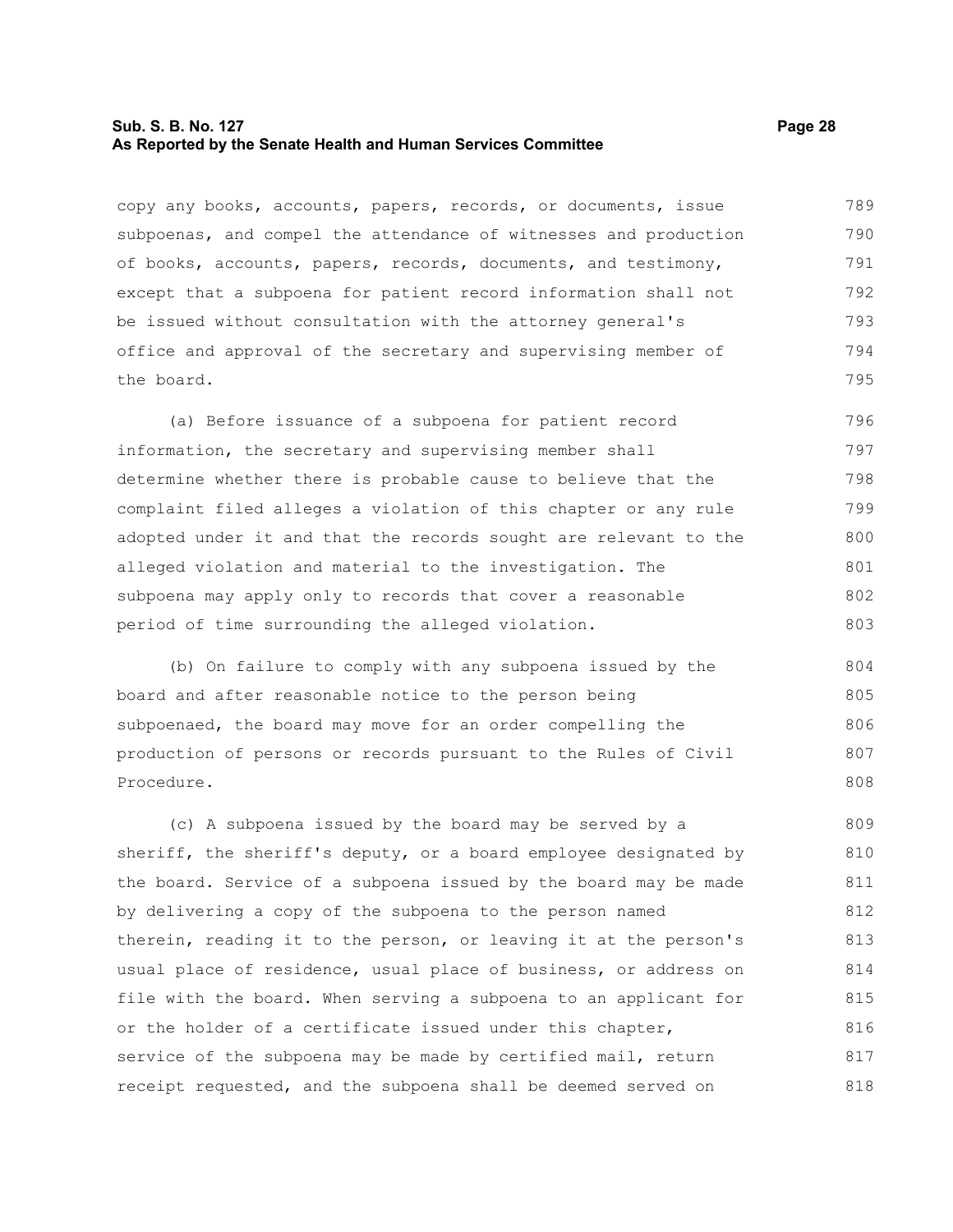#### **Sub. S. B. No. 127 Page 29 As Reported by the Senate Health and Human Services Committee**

847

the date delivery is made or the date the person refuses to accept delivery. If the person being served refuses to accept the subpoena or is not located, service may be made to an attorney who notifies the board that the attorney is representing the person. 819 820 821 822 823

(d) A sheriff's deputy who serves a subpoena shall receive the same fees as a sheriff. Each witness who appears before the board in obedience to a subpoena shall receive the fees and mileage provided for under section 119.094 of the Revised Code. 824 825 826 827

(4) All hearings, investigations, and inspections of the board shall be considered civil actions for the purposes of section 2305.252 of the Revised Code. 828 829 830

(5) A report required to be submitted to the board under this chapter, a complaint, or information received by the board pursuant to an investigation or pursuant to an inspection under division (E) of section 4731.054 of the Revised Code is confidential and not subject to discovery in any civil action. 831 832 833 834 835

The board shall conduct all investigations or inspections and proceedings in a manner that protects the confidentiality of patients and persons who file complaints with the board. The board shall not make public the names or any other identifying information about patients or complainants unless proper consent is given or, in the case of a patient, a waiver of the patient privilege exists under division (B) of section 2317.02 of the Revised Code, except that consent or a waiver of that nature is not required if the board possesses reliable and substantial evidence that no bona fide physician-patient relationship exists. 836 837 838 839 840 841 842 843 844 845 846

The board may share any information it receives pursuant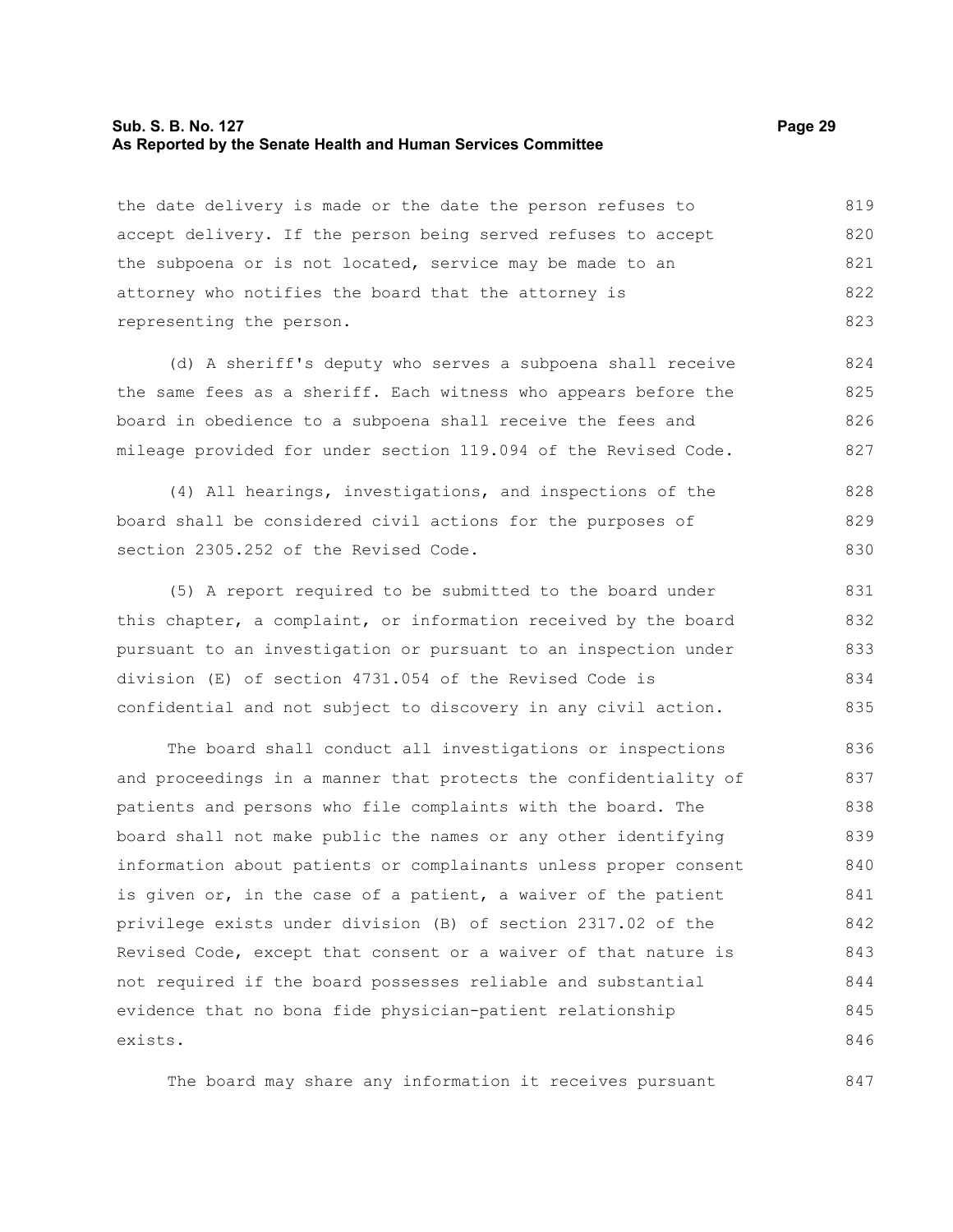### **Sub. S. B. No. 127 Page 30 As Reported by the Senate Health and Human Services Committee**

to an investigation or inspection, including patient records and patient record information, with law enforcement agencies, other licensing boards, and other governmental agencies that are prosecuting, adjudicating, or investigating alleged violations of statutes or administrative rules. An agency or board that receives the information shall comply with the same requirements regarding confidentiality as those with which the state medical board must comply, notwithstanding any conflicting provision of the Revised Code or procedure of the agency or board that applies when it is dealing with other information in its possession. In a judicial proceeding, the information may be admitted into evidence only in accordance with the Rules of Evidence, but the court shall require that appropriate measures are taken to ensure that confidentiality is maintained with respect to any part of the information that contains names or other identifying information about patients or complainants whose confidentiality was protected by the state medical board when the information was in the board's possession. Measures to ensure confidentiality that may be taken by the court include sealing its records or deleting specific information from its records. 848 849 850 851 852 853 854 855 856 857 858 859 860 861 862 863 864 865 866 867 868

(6) On a quarterly basis, the board shall prepare a report that documents the disposition of all cases during the preceding three months. The report shall contain the following information for each case with which the board has completed its activities: 869 870 871 872

```
(a) The case number assigned to the complaint or alleged
violation;
                                                                            873
                                                                            874
```
(b) The type of certificate to practice, if any, held by the individual against whom the complaint is directed; 875 876

(c) A description of the allegations contained in the 877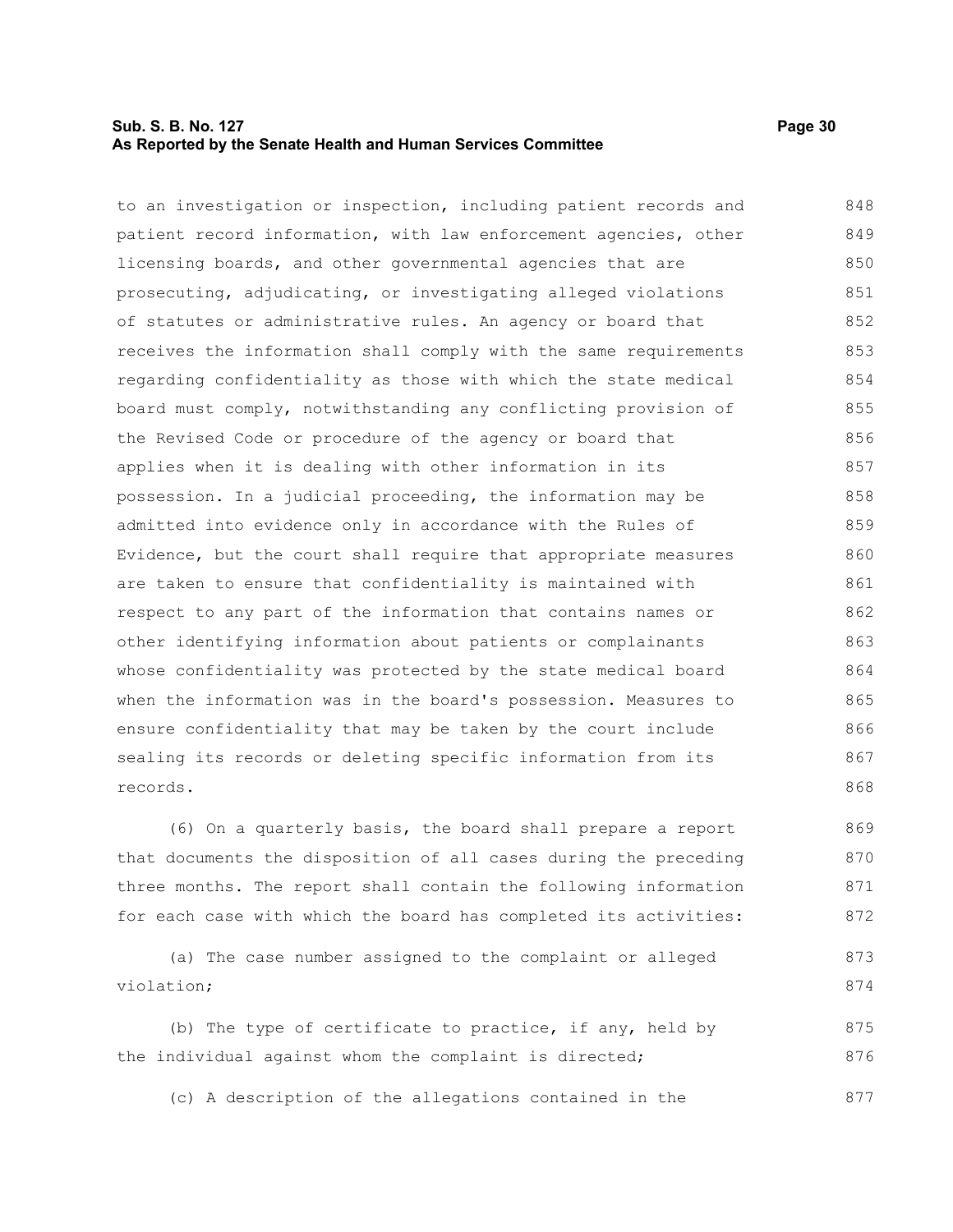| Sub. S. B. No. 127<br>As Reported by the Senate Health and Human Services Committee | Page 31 |
|-------------------------------------------------------------------------------------|---------|
| complaint;                                                                          | 878     |
| (d) The disposition of the case.                                                    | 879     |
| The report shall state how many cases are still pending                             | 880     |
| and shall be prepared in a manner that protects the identity of                     | 881     |

each person involved in each case. The report shall be a public record under section 149.43 of the Revised Code. 882 883

(G) If the secretary and supervising member determine both of the following, they may recommend that the board suspend an individual's certificate to practice without a prior hearing: 884 885 886

(1) That there is clear and convincing evidence that an individual has violated division (B) of this section; 887 888

(2) That the individual's continued practice presents a danger of immediate and serious harm to the public. 889 890

Written allegations shall be prepared for consideration by the board. The board, upon review of those allegations and by an affirmative vote of not fewer than six of its members, excluding the secretary and supervising member, may suspend a certificate without a prior hearing. A telephone conference call may be utilized for reviewing the allegations and taking the vote on the summary suspension. 891 892 893 894 895 896 897

The board shall issue a written order of suspension by certified mail or in person in accordance with section 119.07 of the Revised Code. The order shall not be subject to suspension by the court during pendency of any appeal filed under section 119.12 of the Revised Code. If the individual subject to the summary suspension requests an adjudicatory hearing by the board, the date set for the hearing shall be within fifteen days, but not earlier than seven days, after the individual requests the hearing, unless otherwise agreed to by both the 898 899 900 901 902 903 904 905 906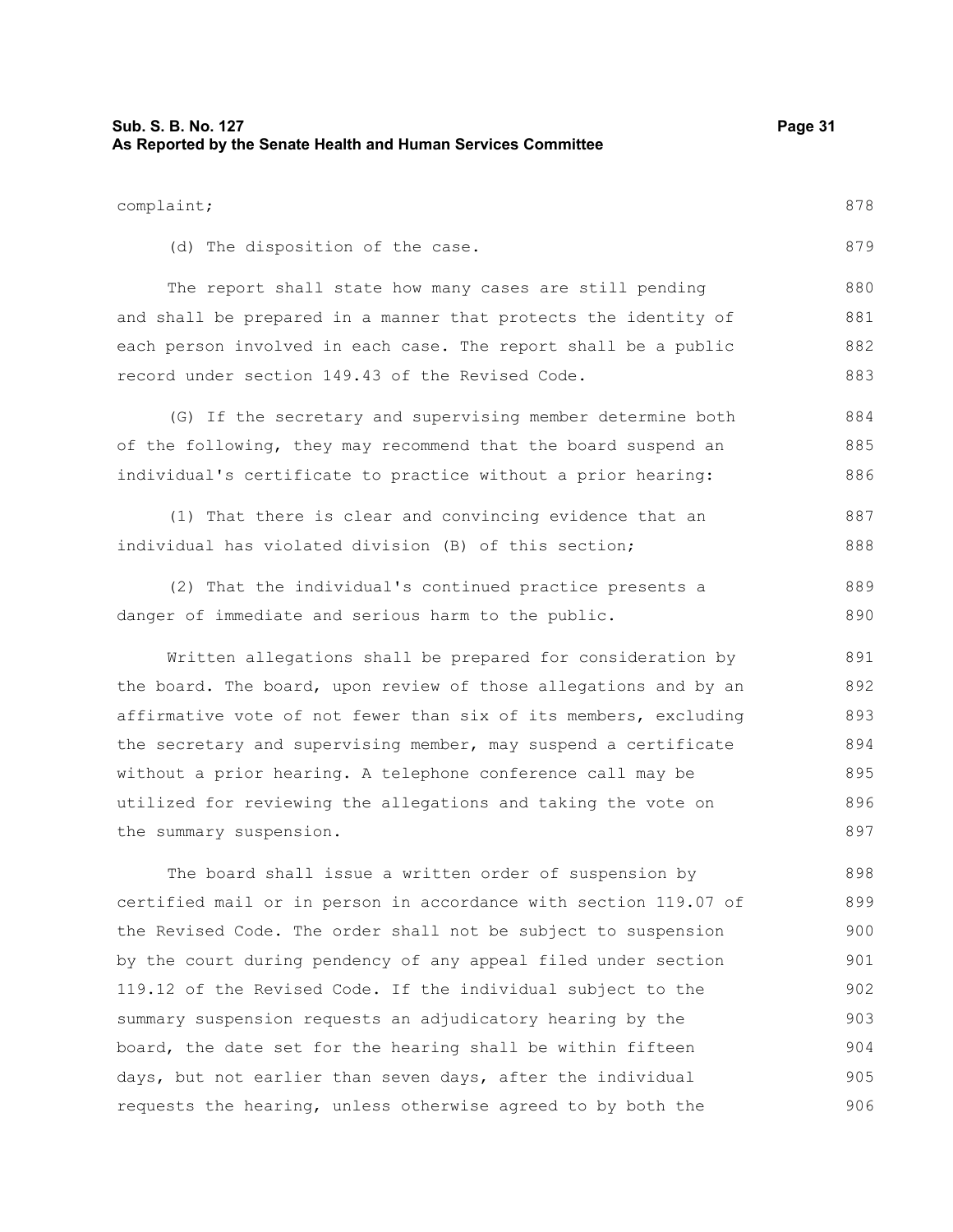907

board and the individual.

Any summary suspension imposed under this division shall remain in effect, unless reversed on appeal, until a final adjudicative order issued by the board pursuant to this section and Chapter 119. of the Revised Code becomes effective. The board shall issue its final adjudicative order within seventyfive days after completion of its hearing. A failure to issue the order within seventy-five days shall result in dissolution of the summary suspension order but shall not invalidate any subsequent, final adjudicative order. 908 909 910 911 912 913 914 915 916

(H) If the board takes action under division (B)(9), (11), or (13) of this section and the judicial finding of guilt, guilty plea, or judicial finding of eligibility for intervention in lieu of conviction is overturned on appeal, upon exhaustion of the criminal appeal, a petition for reconsideration of the order may be filed with the board along with appropriate court documents. Upon receipt of a petition of that nature and supporting court documents, the board shall reinstate the individual's certificate to practice. The board may then hold an adjudication under Chapter 119. of the Revised Code to determine whether the individual committed the act in question. Notice of an opportunity for a hearing shall be given in accordance with Chapter 119. of the Revised Code. If the board finds, pursuant to an adjudication held under this division, that the individual committed the act or if no hearing is requested, the board may order any of the sanctions identified under division (B) of this section. 917 918 919 920 921 922 923 924 925 926 927 928 929 930 931 932 933

(I) The certificate to practice issued to an individual under this chapter and the individual's practice in this state are automatically suspended as of the date of the individual's 934 935 936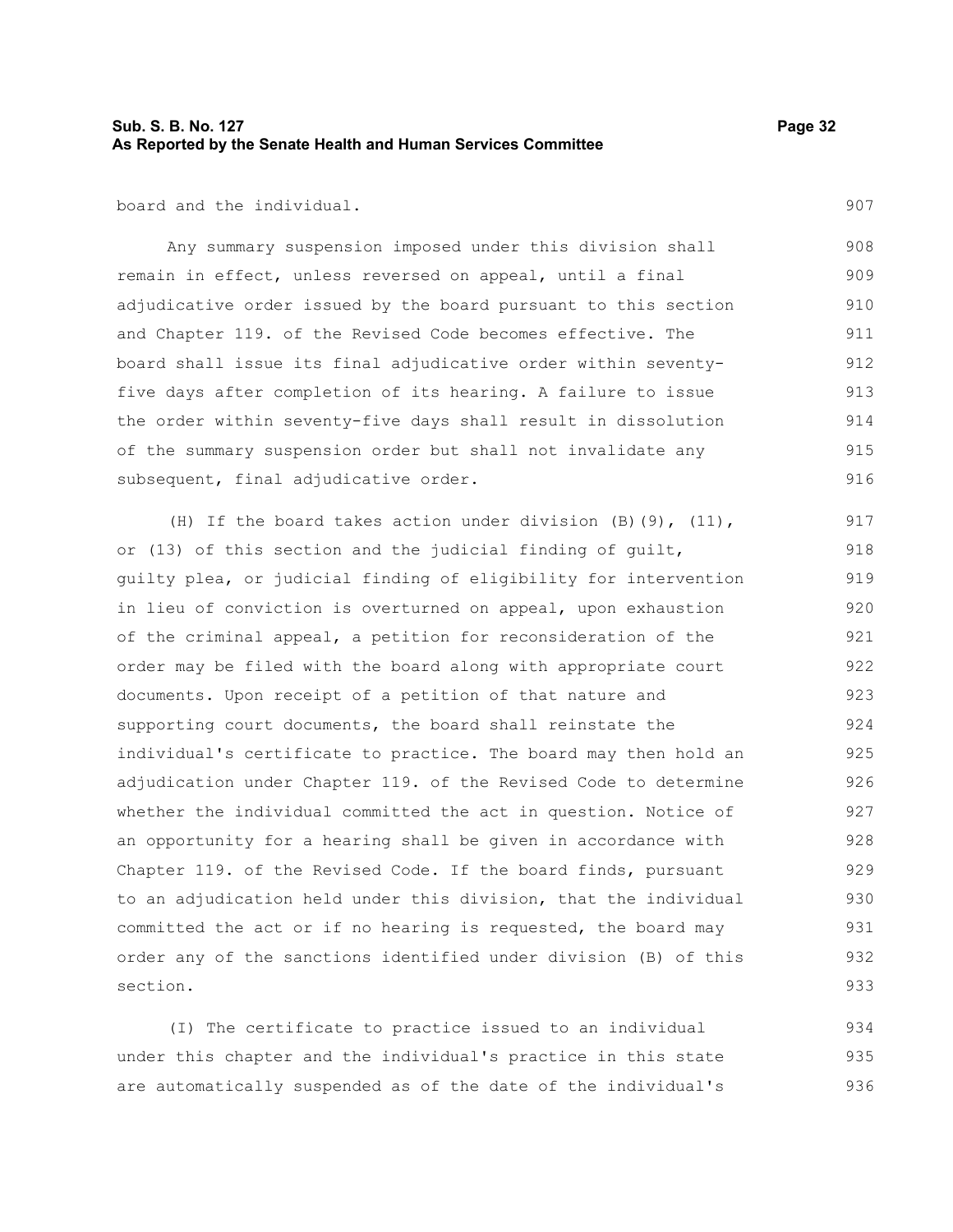### **Sub. S. B. No. 127 Page 33 As Reported by the Senate Health and Human Services Committee**

second or subsequent plea of guilty to, or judicial finding of guilt of, a violation of section 2919.123 of the Revised Code, or the date the individual pleads guilty to, is found by a judge or jury to be guilty of, or is subject to a judicial finding of eligibility for intervention in lieu of conviction in this state or treatment or intervention in lieu of conviction in another jurisdiction for any of the following criminal offenses in this state or a substantially equivalent criminal offense in another jurisdiction: aggravated murder, murder, voluntary manslaughter, felonious assault, kidnapping, rape, sexual battery, gross sexual imposition, aggravated arson, aggravated robbery, or aggravated burglary. Continued practice after suspension shall be considered practicing without a certificate. 937 938 939 940 941 942 943 944 945 946 947 948 949

The board shall notify the individual subject to the suspension by certified mail or in person in accordance with section 119.07 of the Revised Code. If an individual whose certificate is automatically suspended under this division fails to make a timely request for an adjudication under Chapter 119. of the Revised Code, the board shall do whichever of the following is applicable: 950 951 952 953 954 955 956

(1) If the automatic suspension under this division is for a second or subsequent plea of guilty to, or judicial finding of guilt of, a violation of section 2919.123 of the Revised Code, the board shall enter an order suspending the individual's certificate to practice for a period of at least one year or, if determined appropriate by the board, imposing a more serious sanction involving the individual's certificate to practice. 957 958 959 960 961 962 963

(2) In all circumstances in which division (I)(1) of this section does not apply, enter a final order permanently revoking the individual's certificate to practice. 964 965 966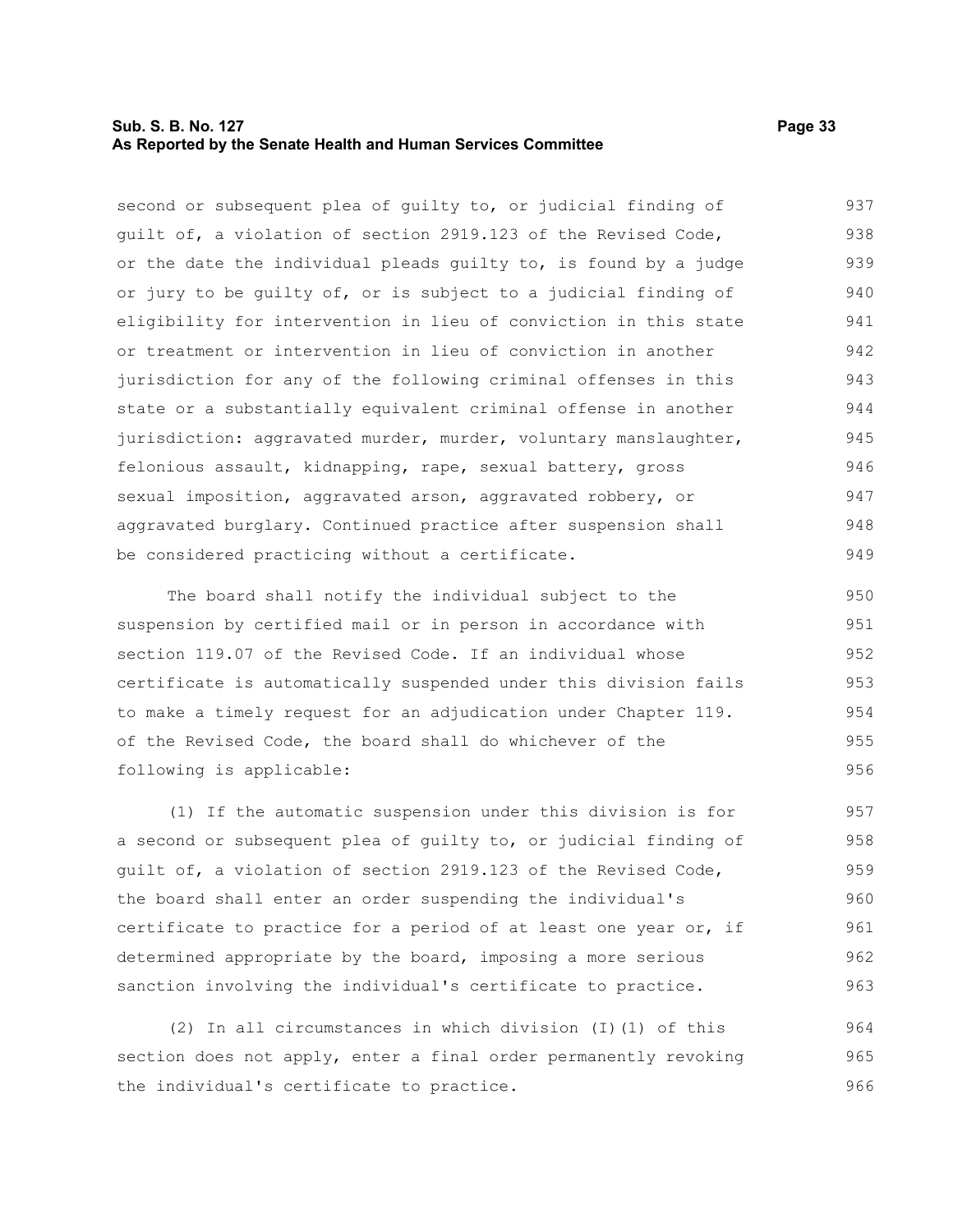### **Sub. S. B. No. 127 Page 34 As Reported by the Senate Health and Human Services Committee**

(J) If the board is required by Chapter 119. of the Revised Code to give notice of an opportunity for a hearing and if the individual subject to the notice does not timely request a hearing in accordance with section 119.07 of the Revised Code, the board is not required to hold a hearing, but may adopt, by an affirmative vote of not fewer than six of its members, a final order that contains the board's findings. In that final order, the board may order any of the sanctions identified under division (A) or (B) of this section. 967 968 969 970 971 972 973 974 975

(K) Any action taken by the board under division (B) of this section resulting in a suspension from practice shall be accompanied by a written statement of the conditions under which the individual's certificate to practice may be reinstated. The board shall adopt rules governing conditions to be imposed for reinstatement. Reinstatement of a certificate suspended pursuant to division (B) of this section requires an affirmative vote of not fewer than six members of the board. 976 977 978 979 980 981 982 983

(L) When the board refuses to grant a certificate to an applicant, revokes an individual's certificate to practice, refuses to register an applicant, or refuses to reinstate an individual's certificate to practice, the board may specify that its action is permanent. An individual subject to a permanent action taken by the board is forever thereafter ineligible to hold a certificate to practice and the board shall not accept an application for reinstatement of the certificate or for issuance of a new certificate. 984 985 986 987 988 989 990 991 992

(M) Notwithstanding any other provision of the Revised Code, all of the following apply: 993 994

(1) The surrender of a certificate issued under this chapter shall not be effective unless or until accepted by the 995 996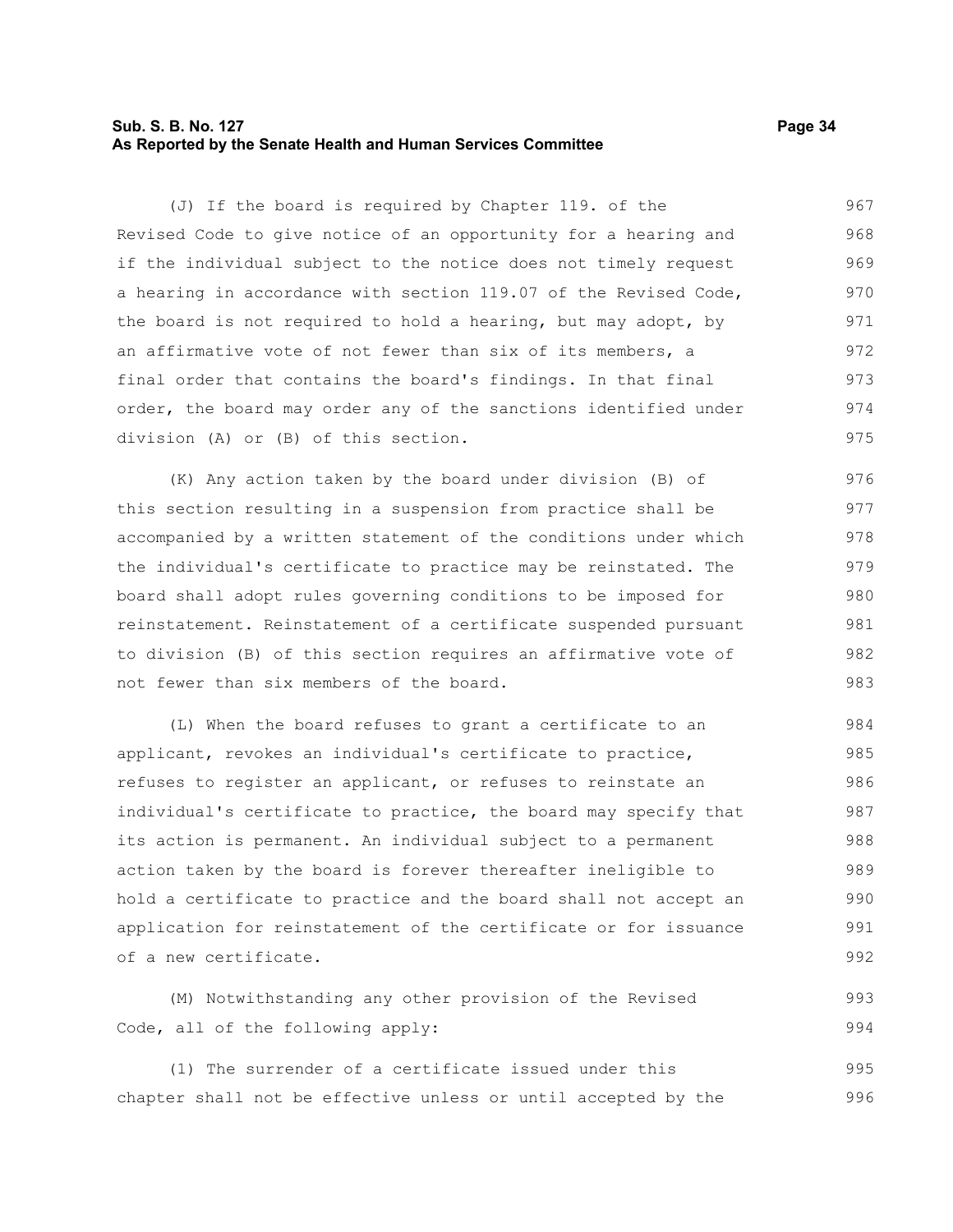#### **Sub. S. B. No. 127 Page 35 As Reported by the Senate Health and Human Services Committee**

board. A telephone conference call may be utilized for acceptance of the surrender of an individual's certificate to practice. The telephone conference call shall be considered a special meeting under division (F) of section 121.22 of the Revised Code. Reinstatement of a certificate surrendered to the board requires an affirmative vote of not fewer than six members of the board. (2) An application for a certificate made under the provisions of this chapter may not be withdrawn without approval of the board. (3) Failure by an individual to renew a certificate of registration in accordance with this chapter shall not remove or limit the board's jurisdiction to take any disciplinary action under this section against the individual. (4) At the request of the board, a certificate holder shall immediately surrender to the board a certificate that the board has suspended, revoked, or permanently revoked. (N) Sanctions shall not be imposed under division (B)(28) of this section against any person who waives deductibles and copayments as follows: (1) In compliance with the health benefit plan that expressly allows such a practice. Waiver of the deductibles or copayments shall be made only with the full knowledge and consent of the plan purchaser, payer, and third-party administrator. Documentation of the consent shall be made available to the board upon request. (2) For professional services rendered to any other person 997 998 999 1000 1001 1002 1003 1004 1005 1006 1007 1008 1009 1010 1011 1012 1013 1014 1015 1016 1017 1018 1019 1020 1021 1022 1023

authorized to practice pursuant to this chapter, to the extent allowed by this chapter and rules adopted by the board. 1024 1025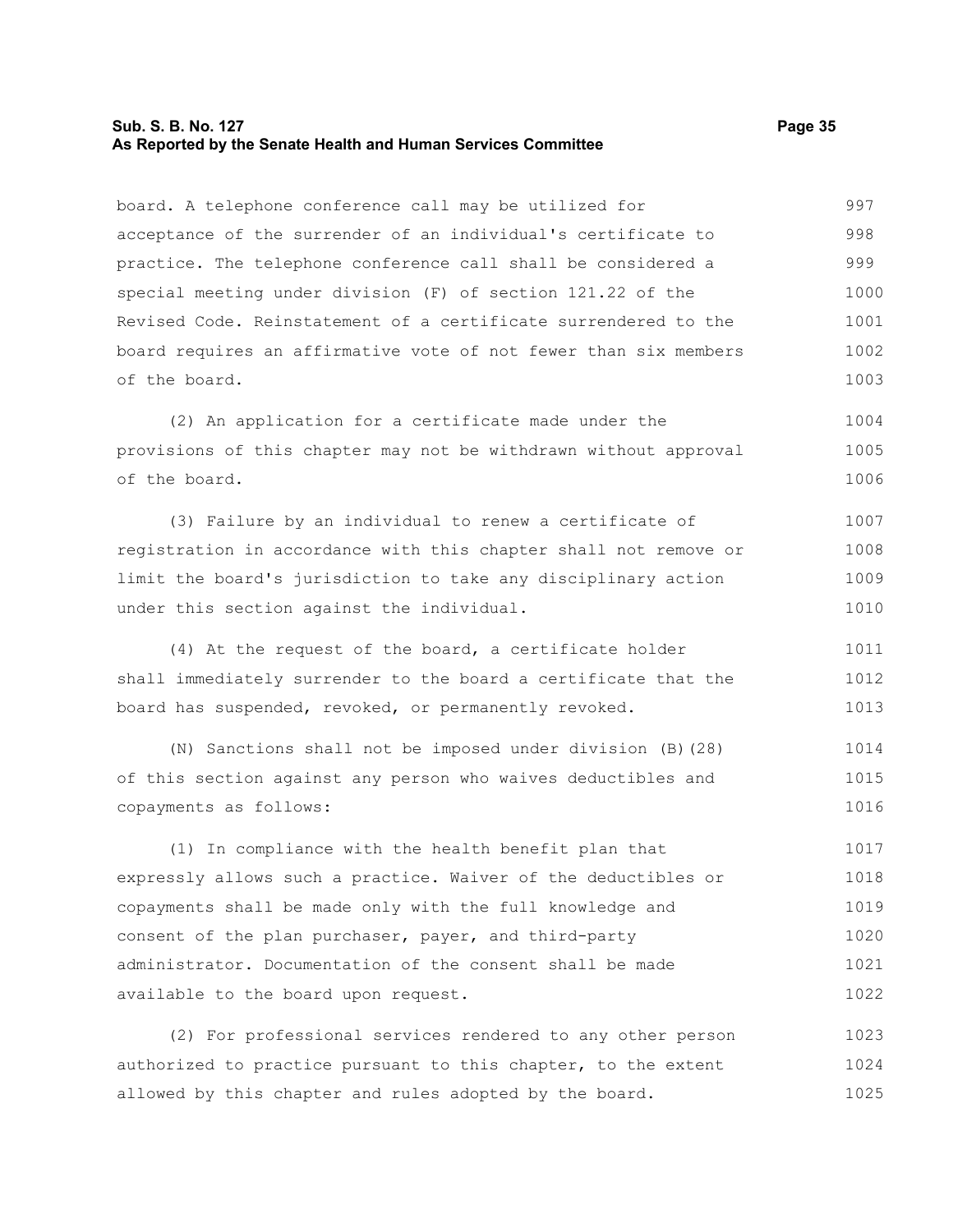### **Sub. S. B. No. 127 Page 36 As Reported by the Senate Health and Human Services Committee**

(O) Under the board's investigative duties described in this section and subject to division (F) of this section, the board shall develop and implement a quality intervention program designed to improve through remedial education the clinical and communication skills of individuals authorized under this chapter to practice medicine and surgery, osteopathic medicine and surgery, and podiatric medicine and surgery. In developing and implementing the quality intervention program, the board may do all of the following: 1026 1027 1028 1029 1030 1031 1032 1033 1034

(1) Offer in appropriate cases as determined by the board an educational and assessment program pursuant to an investigation the board conducts under this section; 1035 1036 1037

(2) Select providers of educational and assessment services, including a quality intervention program panel of case reviewers; 1038 1039 1040

(3) Make referrals to educational and assessment service providers and approve individual educational programs recommended by those providers. The board shall monitor the progress of each individual undertaking a recommended individual educational program. 1041 1042 1043 1044 1045

(4) Determine what constitutes successful completion of an individual educational program and require further monitoring of the individual who completed the program or other action that the board determines to be appropriate; 1046 1047 1048 1049

(5) Adopt rules in accordance with Chapter 119. of the Revised Code to further implement the quality intervention program. 1050 1051 1052

An individual who participates in an individual educational program pursuant to this division shall pay the 1053 1054